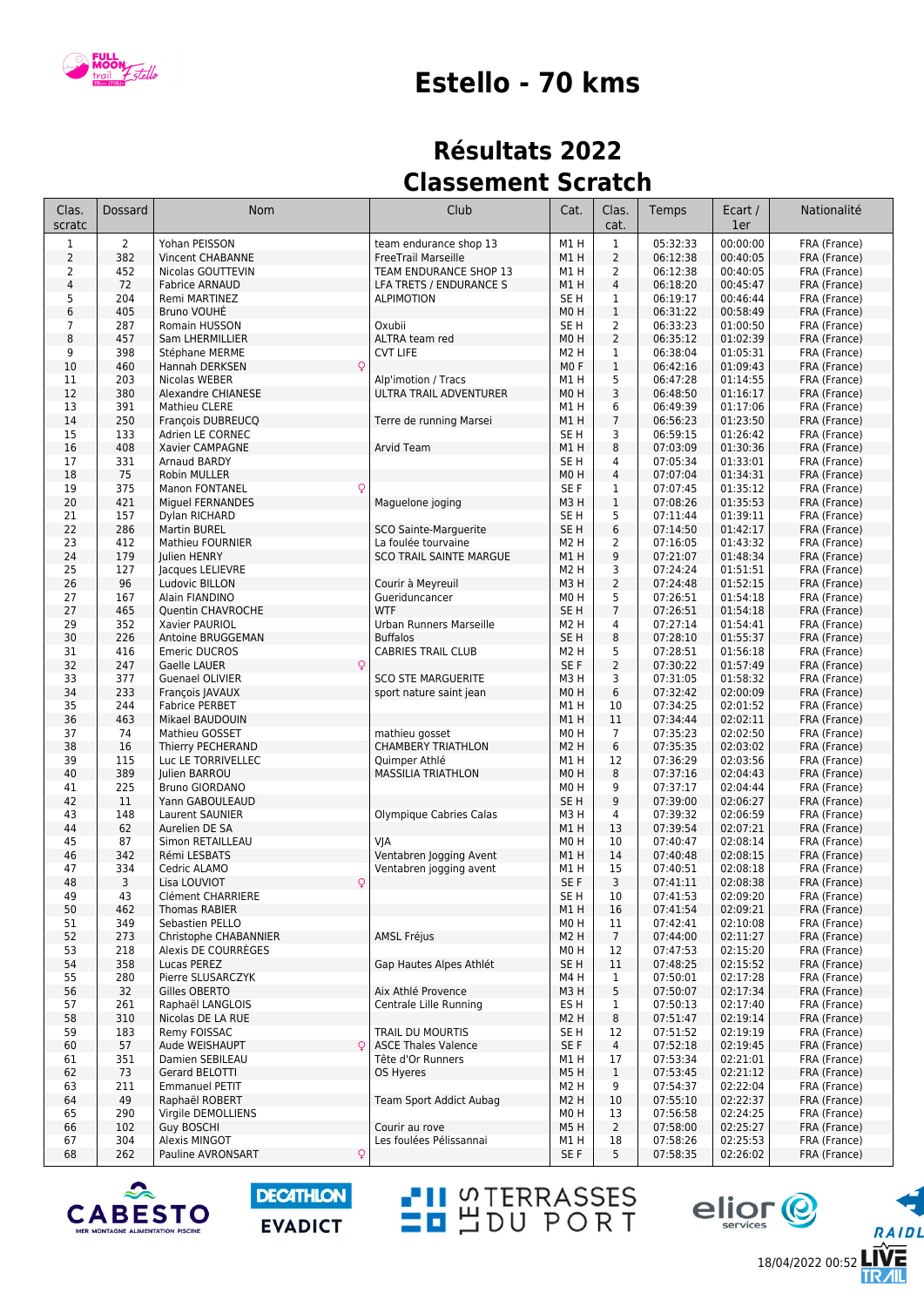

**Estello - 70 kms - Scratch Page 2** 

| M1H<br>19<br>07:58:56<br>02:26:23<br>69<br>164<br>Francois-Xavier LEPETIT<br>FRA (France)<br>161<br>6<br>08:00:57<br>02:28:24<br>70<br><b>Stephane CATRIS</b><br>Olympique Cabries Calas<br>M <sub>3</sub> H<br>FRA (France)<br>251<br>71<br>Christie PAPA<br>$\mathsf{Q}$<br><b>ASCE thales</b><br>M <sub>2</sub> F<br>1<br>08:01:24<br>02:28:51<br>FRA (France)<br>11<br>02:30:28<br>72<br>341<br><b>Stephane MOREL</b><br>M <sub>2</sub> H<br>08:03:01<br>FRA (France)<br>73<br>455<br>Melanie SON<br>Trail club des amis<br>M1F<br>1<br>08:04:11<br>02:31:38<br>FRA (France)<br>$\circ$<br>74<br>422<br>20<br>02:36:51<br>David BIEHLER<br>Les étoiles filantes<br>M1H<br>08:09:24<br>FRA (France)<br>75<br>464<br>13<br>02:37:20<br>Aziz EL BAKRI<br>CLUB 26 ALLAN<br>SE <sub>H</sub><br>08:09:53<br>FRA (France)<br>02:38:36<br>76<br>21<br>13<br>Rémy SATTA<br>E-B TRAIL 52<br>M1H<br>08:11:09<br>FRA (France)<br>77<br>12<br>Bvh peyrolles en Proven<br>02:38:50<br><b>Maxime TURMEL</b><br>SE <sub>H</sub><br>14<br>08:11:23<br>FRA (France)<br>$\overline{2}$<br>02:39:08<br>78<br>10<br>M4H<br>08:11:41<br>FRA (France)<br>Alexandre PLAUT<br>406<br>3<br>08:12:14<br>02:39:41<br>79<br>Frederic BERTRAND<br><b>TCO</b><br>M4H<br>FRA (France)<br>80<br>55<br>M <sub>0</sub> H<br>14<br>08:12:18<br>02:39:45<br>FRA (France)<br><b>Tony PAPET</b><br>381<br>ULTRA TRAIL ADVENTURER<br>MO <sub>F</sub><br>$\overline{2}$<br>02:41:33<br>81<br><b>Elise CATEL</b><br>Q<br>08:14:06<br>FRA (France)<br>82<br>21<br>12<br>02:41:36<br>Gabriel SBODIO<br>M <sub>2</sub> H<br>08:14:09<br>FRA (France)<br>461<br>15<br>02:42:00<br>83<br>Arthur LANOS<br>SE H<br>08:14:33<br>FRA (France)<br>258<br>15<br>02:42:56<br>84<br>Yann BOULANGER<br>M <sub>0</sub> H<br>08:15:29<br>FRA (France)<br>224<br>M <sub>0</sub> H<br>02:43:00<br>85<br>Frédéric OUSSAD<br>16<br>08:15:33<br>FRA (France)<br>86<br>243<br>17<br>02:43:03<br>Romain PATRUX<br>M <sub>0</sub> H<br>08:15:36<br>FRA (France)<br>384<br><b>Nttb</b><br>22<br>02:44:15<br>87<br>Michael VILLA<br>M1H<br>08:16:48<br>FRA (France)<br>88<br>315<br>23<br>02:44:20<br>Yannick AIGOIN<br>M1H<br>08:16:53<br>FRA (France)<br>02:44:52<br>08:17:25<br>89<br>$\overline{7}$<br><b>Thibault VIREMOUNEIX</b><br>M <sub>2</sub> H<br>13<br>FRA (France)<br>275<br>90<br>14<br>08:18:09<br>02:45:36<br>David COLLONGE<br>Chicken Run Peynier<br>M <sub>2</sub> H<br>FRA (France)<br>$\overline{7}$<br>02:45:59<br>196<br>08:18:32<br>91<br><b>Brice BONNEVIALE</b><br>Triatrlaix<br>M3H<br>FRA (France)<br>92<br>134<br>18<br>08:19:10<br>02:46:37<br>Jérémy DURAND RAZANAJATOVO<br>Entente Sportive Tuléar<br>M <sub>0</sub> H<br>FRA (France)<br>93<br>40<br>SE F<br>6<br>08:19:44<br>02:47:11<br>Mathilde AMOUR<br>$\circ$<br>Aix Athlé France<br>FRA (France)<br>93<br>330<br>M <sub>2</sub> H<br>15<br>02:47:11<br>Remi AMOUR<br>Les Traineurs<br>08:19:44<br>FRA (France)<br>3<br>95<br>212<br>Pierre GUILLOT<br>M5H<br>08:20:44<br>02:48:11<br>FRA (France)<br>311<br>24<br>02:48:17<br>96<br>Florian POZZI<br>Nature trail terres du<br>M1H<br>08:20:50<br>FRA (France)<br>312<br>19<br>96<br>Yohann THIEBAUT<br>Nature Trail Terres du<br>M <sub>0</sub> H<br>08:20:50<br>02:48:17<br>FRA (France)<br>$\sqrt{4}$<br>172<br>02:48:50<br>98<br>Serge MILLE<br>RUNDERFUL FRIENDS<br>M4H<br>08:21:23<br>FRA (France)<br>99<br>111<br>8<br>02:49:55<br>Eric MICHEL<br>Courir à Fuveau<br>M3H<br>08:22:28<br>FRA (France)<br>249<br>5<br>08:22:58<br>02:50:25<br>100<br><b>Gilles FLAMENT</b><br>CCA Rouffach (68)<br>M <sub>4</sub> H<br>FRA (France)<br>101<br>180<br>16<br>02:50:42<br>Eddy POTEAU<br>M <sub>2</sub> H<br>08:23:15<br>FRA (France)<br>Team cap aventure canne<br>9<br>02:51:57<br>147<br>08:24:30<br>102<br><b>Bruno FACCHI</b><br>SMON<br>M3H<br>FRA (France)<br>181<br>08:24:50<br>02:52:17<br>103<br><b>Thibaut GIACONE</b><br>M <sub>0</sub> H<br>20<br>FRA (France)<br>02:52:30<br>104<br>320<br><b>NTTB</b><br>M <sub>2</sub> H<br>17<br>08:25:03<br>Sébastien FORTERRE<br>FRA (France)<br>02:52:38<br>345<br>25<br>08:25:11<br>105<br>Urban Runners Marseille<br>M1H<br>FRA (France)<br>Jean-François LUPPI<br>269<br>2<br>08:25:34<br>02:53:01<br>106<br>Angeline CHAIEB<br>M1F<br>FRA (France)<br>O<br>Ag rûnning<br>159<br>M <sub>2</sub> H<br>18<br>08:26:03<br>02:53:30<br>GBR (Royaume-Uni)<br>107<br>Daniel EAST<br>379<br>21<br>108<br>M <sub>0</sub> H<br>08:27:23<br>02:54:50<br>FRA (France)<br>William JOLY<br>414<br>21<br>02:54:50<br>108<br>Jérémie ROBERT<br>M <sub>0</sub> H<br>08:27:23<br>FRA (France)<br>Q<br>3<br>327<br>MO <sub>F</sub><br>110<br><b>Amandine PERRIN</b><br>08:27:31<br>02:54:58<br>FRA (France)<br>309<br>23<br>02:55:40<br>111<br>Jérémie BAUD<br>M <sub>0</sub> H<br>08:28:13<br>FRA (France)<br>$\overline{2}$<br>112<br>446<br>TRAIL CLUB DES AMIS<br>M <sub>2</sub> F<br>02:55:44<br>Renee FERNANDEZ<br>$\circ$<br>08:28:17<br>FRA (France)<br>26<br>08:30:16<br>02:57:43<br>113<br>81<br>David OTT<br>My tribe<br>M1H<br>FRA (France)<br>114<br>299<br>02:58:43<br>Luigi MAMMOLA<br>amslf/oxubii<br>M3H<br>10<br>08:31:16<br>FRA (France)<br>6<br>95<br>M4H<br>08:31:27<br>02:58:54<br>115<br>Jean-Pascal DAMIER<br>FRA (France)<br>116<br>24<br>M <sub>0</sub> H<br>24<br>08:32:32<br>02:59:59<br>Guillaume LEON<br>FRA (France)<br>117<br>197<br>Daniel DE MELO<br><b>Running Conseil Echirol</b><br>M4H<br>$\overline{7}$<br>08:32:44<br>03:00:11<br>FRA (France)<br>387<br>03:01:20<br>118<br>Ludovic COUDERC<br>handitraileur30200D+<br>M3H<br>11<br>08:33:53<br>FRA (France)<br>Marseille Trail Club<br>03:01:26<br>119<br>208<br>Cyril BLANC<br>M <sub>2</sub> H<br>19<br>08:33:59<br>FRA (France)<br>120<br>168<br>Christophe CHAUVIN FONTAINE<br>M2 H<br>20<br>08:34:00<br>03:01:27<br>FRA (France)<br>$\circ$<br>121<br>85<br>Elizabeth WIEDUWILD<br><b>MUST/SCO Marseille</b><br>SE F<br>03:02:05<br>GER (Allemagne)<br>$\overline{7}$<br>08:34:38<br>426<br>21<br>03:02:59<br>122<br>François  ULIAC<br>APA logging / Porta Oes<br>M2 H<br>08:35:32<br>FRA (France)<br>123<br>259<br>Gregory MAZOYER<br>M1H<br>27<br>08:35:59<br>03:03:26<br>FRA (France)<br>12<br>08:36:21<br>03:03:48<br>124<br>36<br><b>Blaise AUGER</b><br>Courir à Meyreuil<br>M3H<br>FRA (France)<br>25<br>03:06:13<br>125<br>130<br>Thibaut COCHARD<br>M <sub>0</sub> H<br>08:38:46<br>FRA (France)<br>8<br>08:38:47<br>03:06:14<br>126<br>363<br><b>Bertrand POTY</b><br>M4H<br>FRA (France)<br>127<br>235<br>Laurent BERNARD<br>M <sub>2</sub> H<br>22<br>08:41:35<br>03:09:02<br>FRA (France)<br>128<br>03:09:27<br>104<br>TEAM CABALLO BLANCO<br>M3H<br>13<br>08:42:00<br>FRA (France)<br>Christophe FAMECHON<br>410<br>SE <sub>H</sub><br>03:10:21<br>129<br><b>Florent GALEA</b><br>16<br>08:42:54<br>FRA (France)<br>Saint-gilles<br>293<br>Q<br>M1F<br>3<br>03:10:45<br>130<br>Hélène DALMASSO<br>A <sub>2</sub> M<br>08:43:18<br>FRA (France)<br>131<br>246<br>Julien GIULIANI<br>M1 H<br>28<br>08:43:36<br>03:11:03<br>FRA (France)<br>132<br>388<br>Pascal ODORE<br>M1H<br>29<br>08:43:39<br>03:11:06<br>FRA (France)<br>$\mathsf{Q}$<br>93<br>133<br>Elodie ARTOIS<br>SE F<br>8<br>08:44:51<br>03:12:18<br>FRA (France)<br>23<br>134<br>39<br>Fabrice LAVESQUE<br>aixathle provence<br>M <sub>2</sub> H<br>08:45:44<br>03:13:11<br>FRA (France)<br>427<br>135<br><b>Gilles RENARD</b><br>Uglow family<br>M3H<br>14<br>08:45:50<br>03:13:17<br>FRA (France)<br>136<br>$\mathsf{Q}$<br>$\mathbf{1}$<br>76<br>Coralie VERNEAUX<br>sco sainte marguerite<br>M3F<br>08:46:47<br>03:14:14<br>FRA (France)<br>03:15:13<br>137<br>369<br><b>SC CHATEAURENARD</b><br>M <sub>2</sub> H<br>24<br>08:47:46<br>FRA (France)<br>Laurent BARRAUD<br>138<br>27<br>M <sub>2</sub> H<br>25<br>08:48:07<br>03:15:34<br>FRA (France)<br>Sebastien VESSE<br>$\mathsf{Q}$<br>08:48:31<br>03:15:58<br>English<br>139<br>215<br><b>Beatrice FLORIS-LEHMANN</b><br>M3F<br>$\overline{2}$<br>326<br>M1H<br>140<br>30<br>08:48:43<br>03:16:10<br>FRA (France)<br>Ludovic DELANGLE<br>SE <sub>H</sub><br>141<br>192<br>Alexis DELUCA<br>17<br>08:49:14<br>03:16:41<br>FRA (France)<br>142<br>117<br>M4H<br>9<br>08:51:34<br>03:19:01<br>François JACQUET<br>FRA (France)<br>31<br>143<br>404<br>Julien PONCET<br>M1H<br>08:51:55<br>03:19:22<br>FRA (France) | Clas.<br>scratc | Dossard | <b>Nom</b> | Club | Cat. | Clas.<br>cat. | Temps | Ecart /<br>1er | Nationalité |
|-------------------------------------------------------------------------------------------------------------------------------------------------------------------------------------------------------------------------------------------------------------------------------------------------------------------------------------------------------------------------------------------------------------------------------------------------------------------------------------------------------------------------------------------------------------------------------------------------------------------------------------------------------------------------------------------------------------------------------------------------------------------------------------------------------------------------------------------------------------------------------------------------------------------------------------------------------------------------------------------------------------------------------------------------------------------------------------------------------------------------------------------------------------------------------------------------------------------------------------------------------------------------------------------------------------------------------------------------------------------------------------------------------------------------------------------------------------------------------------------------------------------------------------------------------------------------------------------------------------------------------------------------------------------------------------------------------------------------------------------------------------------------------------------------------------------------------------------------------------------------------------------------------------------------------------------------------------------------------------------------------------------------------------------------------------------------------------------------------------------------------------------------------------------------------------------------------------------------------------------------------------------------------------------------------------------------------------------------------------------------------------------------------------------------------------------------------------------------------------------------------------------------------------------------------------------------------------------------------------------------------------------------------------------------------------------------------------------------------------------------------------------------------------------------------------------------------------------------------------------------------------------------------------------------------------------------------------------------------------------------------------------------------------------------------------------------------------------------------------------------------------------------------------------------------------------------------------------------------------------------------------------------------------------------------------------------------------------------------------------------------------------------------------------------------------------------------------------------------------------------------------------------------------------------------------------------------------------------------------------------------------------------------------------------------------------------------------------------------------------------------------------------------------------------------------------------------------------------------------------------------------------------------------------------------------------------------------------------------------------------------------------------------------------------------------------------------------------------------------------------------------------------------------------------------------------------------------------------------------------------------------------------------------------------------------------------------------------------------------------------------------------------------------------------------------------------------------------------------------------------------------------------------------------------------------------------------------------------------------------------------------------------------------------------------------------------------------------------------------------------------------------------------------------------------------------------------------------------------------------------------------------------------------------------------------------------------------------------------------------------------------------------------------------------------------------------------------------------------------------------------------------------------------------------------------------------------------------------------------------------------------------------------------------------------------------------------------------------------------------------------------------------------------------------------------------------------------------------------------------------------------------------------------------------------------------------------------------------------------------------------------------------------------------------------------------------------------------------------------------------------------------------------------------------------------------------------------------------------------------------------------------------------------------------------------------------------------------------------------------------------------------------------------------------------------------------------------------------------------------------------------------------------------------------------------------------------------------------------------------------------------------------------------------------------------------------------------------------------------------------------------------------------------------------------------------------------------------------------------------------------------------------------------------------------------------------------------------------------------------------------------------------------------------------------------------------------------------------------------------------------------------------------------------------------------------------------------------------------------------------------------------------------------------------------------------------------------------------------------------------------------------------------------------------------------------------------------------------------------------------------------------------------------------------------------------------------------------------------------------------------------------------------------------------------------------------------------------------------------------------------------------------------------------------------------------------------------------------------------------------------------------------------------------------------------------------------------------------------------------------------------------------------------------------------------------------------------------------------------------------------------------------------------------------------------------------------------------------------------------------------------------------------------------------------------------------------------------------------------------------------------------------------------------------------------------------------------------------------------------------------------------------------------------------------------------------------------------------------------------------------------------------------------------------------------------------------------------------------------------|-----------------|---------|------------|------|------|---------------|-------|----------------|-------------|
|                                                                                                                                                                                                                                                                                                                                                                                                                                                                                                                                                                                                                                                                                                                                                                                                                                                                                                                                                                                                                                                                                                                                                                                                                                                                                                                                                                                                                                                                                                                                                                                                                                                                                                                                                                                                                                                                                                                                                                                                                                                                                                                                                                                                                                                                                                                                                                                                                                                                                                                                                                                                                                                                                                                                                                                                                                                                                                                                                                                                                                                                                                                                                                                                                                                                                                                                                                                                                                                                                                                                                                                                                                                                                                                                                                                                                                                                                                                                                                                                                                                                                                                                                                                                                                                                                                                                                                                                                                                                                                                                                                                                                                                                                                                                                                                                                                                                                                                                                                                                                                                                                                                                                                                                                                                                                                                                                                                                                                                                                                                                                                                                                                                                                                                                                                                                                                                                                                                                                                                                                                                                                                                                                                                                                                                                                                                                                                                                                                                                                                                                                                                                                                                                                                                                                                                                                                                                                                                                                                                                                                                                                                                                                                                                                                                                                                                                                                                                                                                                                                                                                                                                                                                                                                                                                                                                                                                                                                                                                                                                                                                                                                                                                                                                                                                                                                                                                                   |                 |         |            |      |      |               |       |                |             |
|                                                                                                                                                                                                                                                                                                                                                                                                                                                                                                                                                                                                                                                                                                                                                                                                                                                                                                                                                                                                                                                                                                                                                                                                                                                                                                                                                                                                                                                                                                                                                                                                                                                                                                                                                                                                                                                                                                                                                                                                                                                                                                                                                                                                                                                                                                                                                                                                                                                                                                                                                                                                                                                                                                                                                                                                                                                                                                                                                                                                                                                                                                                                                                                                                                                                                                                                                                                                                                                                                                                                                                                                                                                                                                                                                                                                                                                                                                                                                                                                                                                                                                                                                                                                                                                                                                                                                                                                                                                                                                                                                                                                                                                                                                                                                                                                                                                                                                                                                                                                                                                                                                                                                                                                                                                                                                                                                                                                                                                                                                                                                                                                                                                                                                                                                                                                                                                                                                                                                                                                                                                                                                                                                                                                                                                                                                                                                                                                                                                                                                                                                                                                                                                                                                                                                                                                                                                                                                                                                                                                                                                                                                                                                                                                                                                                                                                                                                                                                                                                                                                                                                                                                                                                                                                                                                                                                                                                                                                                                                                                                                                                                                                                                                                                                                                                                                                                                                   |                 |         |            |      |      |               |       |                |             |
|                                                                                                                                                                                                                                                                                                                                                                                                                                                                                                                                                                                                                                                                                                                                                                                                                                                                                                                                                                                                                                                                                                                                                                                                                                                                                                                                                                                                                                                                                                                                                                                                                                                                                                                                                                                                                                                                                                                                                                                                                                                                                                                                                                                                                                                                                                                                                                                                                                                                                                                                                                                                                                                                                                                                                                                                                                                                                                                                                                                                                                                                                                                                                                                                                                                                                                                                                                                                                                                                                                                                                                                                                                                                                                                                                                                                                                                                                                                                                                                                                                                                                                                                                                                                                                                                                                                                                                                                                                                                                                                                                                                                                                                                                                                                                                                                                                                                                                                                                                                                                                                                                                                                                                                                                                                                                                                                                                                                                                                                                                                                                                                                                                                                                                                                                                                                                                                                                                                                                                                                                                                                                                                                                                                                                                                                                                                                                                                                                                                                                                                                                                                                                                                                                                                                                                                                                                                                                                                                                                                                                                                                                                                                                                                                                                                                                                                                                                                                                                                                                                                                                                                                                                                                                                                                                                                                                                                                                                                                                                                                                                                                                                                                                                                                                                                                                                                                                                   |                 |         |            |      |      |               |       |                |             |
|                                                                                                                                                                                                                                                                                                                                                                                                                                                                                                                                                                                                                                                                                                                                                                                                                                                                                                                                                                                                                                                                                                                                                                                                                                                                                                                                                                                                                                                                                                                                                                                                                                                                                                                                                                                                                                                                                                                                                                                                                                                                                                                                                                                                                                                                                                                                                                                                                                                                                                                                                                                                                                                                                                                                                                                                                                                                                                                                                                                                                                                                                                                                                                                                                                                                                                                                                                                                                                                                                                                                                                                                                                                                                                                                                                                                                                                                                                                                                                                                                                                                                                                                                                                                                                                                                                                                                                                                                                                                                                                                                                                                                                                                                                                                                                                                                                                                                                                                                                                                                                                                                                                                                                                                                                                                                                                                                                                                                                                                                                                                                                                                                                                                                                                                                                                                                                                                                                                                                                                                                                                                                                                                                                                                                                                                                                                                                                                                                                                                                                                                                                                                                                                                                                                                                                                                                                                                                                                                                                                                                                                                                                                                                                                                                                                                                                                                                                                                                                                                                                                                                                                                                                                                                                                                                                                                                                                                                                                                                                                                                                                                                                                                                                                                                                                                                                                                                                   |                 |         |            |      |      |               |       |                |             |
|                                                                                                                                                                                                                                                                                                                                                                                                                                                                                                                                                                                                                                                                                                                                                                                                                                                                                                                                                                                                                                                                                                                                                                                                                                                                                                                                                                                                                                                                                                                                                                                                                                                                                                                                                                                                                                                                                                                                                                                                                                                                                                                                                                                                                                                                                                                                                                                                                                                                                                                                                                                                                                                                                                                                                                                                                                                                                                                                                                                                                                                                                                                                                                                                                                                                                                                                                                                                                                                                                                                                                                                                                                                                                                                                                                                                                                                                                                                                                                                                                                                                                                                                                                                                                                                                                                                                                                                                                                                                                                                                                                                                                                                                                                                                                                                                                                                                                                                                                                                                                                                                                                                                                                                                                                                                                                                                                                                                                                                                                                                                                                                                                                                                                                                                                                                                                                                                                                                                                                                                                                                                                                                                                                                                                                                                                                                                                                                                                                                                                                                                                                                                                                                                                                                                                                                                                                                                                                                                                                                                                                                                                                                                                                                                                                                                                                                                                                                                                                                                                                                                                                                                                                                                                                                                                                                                                                                                                                                                                                                                                                                                                                                                                                                                                                                                                                                                                                   |                 |         |            |      |      |               |       |                |             |
|                                                                                                                                                                                                                                                                                                                                                                                                                                                                                                                                                                                                                                                                                                                                                                                                                                                                                                                                                                                                                                                                                                                                                                                                                                                                                                                                                                                                                                                                                                                                                                                                                                                                                                                                                                                                                                                                                                                                                                                                                                                                                                                                                                                                                                                                                                                                                                                                                                                                                                                                                                                                                                                                                                                                                                                                                                                                                                                                                                                                                                                                                                                                                                                                                                                                                                                                                                                                                                                                                                                                                                                                                                                                                                                                                                                                                                                                                                                                                                                                                                                                                                                                                                                                                                                                                                                                                                                                                                                                                                                                                                                                                                                                                                                                                                                                                                                                                                                                                                                                                                                                                                                                                                                                                                                                                                                                                                                                                                                                                                                                                                                                                                                                                                                                                                                                                                                                                                                                                                                                                                                                                                                                                                                                                                                                                                                                                                                                                                                                                                                                                                                                                                                                                                                                                                                                                                                                                                                                                                                                                                                                                                                                                                                                                                                                                                                                                                                                                                                                                                                                                                                                                                                                                                                                                                                                                                                                                                                                                                                                                                                                                                                                                                                                                                                                                                                                                                   |                 |         |            |      |      |               |       |                |             |
|                                                                                                                                                                                                                                                                                                                                                                                                                                                                                                                                                                                                                                                                                                                                                                                                                                                                                                                                                                                                                                                                                                                                                                                                                                                                                                                                                                                                                                                                                                                                                                                                                                                                                                                                                                                                                                                                                                                                                                                                                                                                                                                                                                                                                                                                                                                                                                                                                                                                                                                                                                                                                                                                                                                                                                                                                                                                                                                                                                                                                                                                                                                                                                                                                                                                                                                                                                                                                                                                                                                                                                                                                                                                                                                                                                                                                                                                                                                                                                                                                                                                                                                                                                                                                                                                                                                                                                                                                                                                                                                                                                                                                                                                                                                                                                                                                                                                                                                                                                                                                                                                                                                                                                                                                                                                                                                                                                                                                                                                                                                                                                                                                                                                                                                                                                                                                                                                                                                                                                                                                                                                                                                                                                                                                                                                                                                                                                                                                                                                                                                                                                                                                                                                                                                                                                                                                                                                                                                                                                                                                                                                                                                                                                                                                                                                                                                                                                                                                                                                                                                                                                                                                                                                                                                                                                                                                                                                                                                                                                                                                                                                                                                                                                                                                                                                                                                                                                   |                 |         |            |      |      |               |       |                |             |
|                                                                                                                                                                                                                                                                                                                                                                                                                                                                                                                                                                                                                                                                                                                                                                                                                                                                                                                                                                                                                                                                                                                                                                                                                                                                                                                                                                                                                                                                                                                                                                                                                                                                                                                                                                                                                                                                                                                                                                                                                                                                                                                                                                                                                                                                                                                                                                                                                                                                                                                                                                                                                                                                                                                                                                                                                                                                                                                                                                                                                                                                                                                                                                                                                                                                                                                                                                                                                                                                                                                                                                                                                                                                                                                                                                                                                                                                                                                                                                                                                                                                                                                                                                                                                                                                                                                                                                                                                                                                                                                                                                                                                                                                                                                                                                                                                                                                                                                                                                                                                                                                                                                                                                                                                                                                                                                                                                                                                                                                                                                                                                                                                                                                                                                                                                                                                                                                                                                                                                                                                                                                                                                                                                                                                                                                                                                                                                                                                                                                                                                                                                                                                                                                                                                                                                                                                                                                                                                                                                                                                                                                                                                                                                                                                                                                                                                                                                                                                                                                                                                                                                                                                                                                                                                                                                                                                                                                                                                                                                                                                                                                                                                                                                                                                                                                                                                                                                   |                 |         |            |      |      |               |       |                |             |
|                                                                                                                                                                                                                                                                                                                                                                                                                                                                                                                                                                                                                                                                                                                                                                                                                                                                                                                                                                                                                                                                                                                                                                                                                                                                                                                                                                                                                                                                                                                                                                                                                                                                                                                                                                                                                                                                                                                                                                                                                                                                                                                                                                                                                                                                                                                                                                                                                                                                                                                                                                                                                                                                                                                                                                                                                                                                                                                                                                                                                                                                                                                                                                                                                                                                                                                                                                                                                                                                                                                                                                                                                                                                                                                                                                                                                                                                                                                                                                                                                                                                                                                                                                                                                                                                                                                                                                                                                                                                                                                                                                                                                                                                                                                                                                                                                                                                                                                                                                                                                                                                                                                                                                                                                                                                                                                                                                                                                                                                                                                                                                                                                                                                                                                                                                                                                                                                                                                                                                                                                                                                                                                                                                                                                                                                                                                                                                                                                                                                                                                                                                                                                                                                                                                                                                                                                                                                                                                                                                                                                                                                                                                                                                                                                                                                                                                                                                                                                                                                                                                                                                                                                                                                                                                                                                                                                                                                                                                                                                                                                                                                                                                                                                                                                                                                                                                                                                   |                 |         |            |      |      |               |       |                |             |
|                                                                                                                                                                                                                                                                                                                                                                                                                                                                                                                                                                                                                                                                                                                                                                                                                                                                                                                                                                                                                                                                                                                                                                                                                                                                                                                                                                                                                                                                                                                                                                                                                                                                                                                                                                                                                                                                                                                                                                                                                                                                                                                                                                                                                                                                                                                                                                                                                                                                                                                                                                                                                                                                                                                                                                                                                                                                                                                                                                                                                                                                                                                                                                                                                                                                                                                                                                                                                                                                                                                                                                                                                                                                                                                                                                                                                                                                                                                                                                                                                                                                                                                                                                                                                                                                                                                                                                                                                                                                                                                                                                                                                                                                                                                                                                                                                                                                                                                                                                                                                                                                                                                                                                                                                                                                                                                                                                                                                                                                                                                                                                                                                                                                                                                                                                                                                                                                                                                                                                                                                                                                                                                                                                                                                                                                                                                                                                                                                                                                                                                                                                                                                                                                                                                                                                                                                                                                                                                                                                                                                                                                                                                                                                                                                                                                                                                                                                                                                                                                                                                                                                                                                                                                                                                                                                                                                                                                                                                                                                                                                                                                                                                                                                                                                                                                                                                                                                   |                 |         |            |      |      |               |       |                |             |
|                                                                                                                                                                                                                                                                                                                                                                                                                                                                                                                                                                                                                                                                                                                                                                                                                                                                                                                                                                                                                                                                                                                                                                                                                                                                                                                                                                                                                                                                                                                                                                                                                                                                                                                                                                                                                                                                                                                                                                                                                                                                                                                                                                                                                                                                                                                                                                                                                                                                                                                                                                                                                                                                                                                                                                                                                                                                                                                                                                                                                                                                                                                                                                                                                                                                                                                                                                                                                                                                                                                                                                                                                                                                                                                                                                                                                                                                                                                                                                                                                                                                                                                                                                                                                                                                                                                                                                                                                                                                                                                                                                                                                                                                                                                                                                                                                                                                                                                                                                                                                                                                                                                                                                                                                                                                                                                                                                                                                                                                                                                                                                                                                                                                                                                                                                                                                                                                                                                                                                                                                                                                                                                                                                                                                                                                                                                                                                                                                                                                                                                                                                                                                                                                                                                                                                                                                                                                                                                                                                                                                                                                                                                                                                                                                                                                                                                                                                                                                                                                                                                                                                                                                                                                                                                                                                                                                                                                                                                                                                                                                                                                                                                                                                                                                                                                                                                                                                   |                 |         |            |      |      |               |       |                |             |
|                                                                                                                                                                                                                                                                                                                                                                                                                                                                                                                                                                                                                                                                                                                                                                                                                                                                                                                                                                                                                                                                                                                                                                                                                                                                                                                                                                                                                                                                                                                                                                                                                                                                                                                                                                                                                                                                                                                                                                                                                                                                                                                                                                                                                                                                                                                                                                                                                                                                                                                                                                                                                                                                                                                                                                                                                                                                                                                                                                                                                                                                                                                                                                                                                                                                                                                                                                                                                                                                                                                                                                                                                                                                                                                                                                                                                                                                                                                                                                                                                                                                                                                                                                                                                                                                                                                                                                                                                                                                                                                                                                                                                                                                                                                                                                                                                                                                                                                                                                                                                                                                                                                                                                                                                                                                                                                                                                                                                                                                                                                                                                                                                                                                                                                                                                                                                                                                                                                                                                                                                                                                                                                                                                                                                                                                                                                                                                                                                                                                                                                                                                                                                                                                                                                                                                                                                                                                                                                                                                                                                                                                                                                                                                                                                                                                                                                                                                                                                                                                                                                                                                                                                                                                                                                                                                                                                                                                                                                                                                                                                                                                                                                                                                                                                                                                                                                                                                   |                 |         |            |      |      |               |       |                |             |
|                                                                                                                                                                                                                                                                                                                                                                                                                                                                                                                                                                                                                                                                                                                                                                                                                                                                                                                                                                                                                                                                                                                                                                                                                                                                                                                                                                                                                                                                                                                                                                                                                                                                                                                                                                                                                                                                                                                                                                                                                                                                                                                                                                                                                                                                                                                                                                                                                                                                                                                                                                                                                                                                                                                                                                                                                                                                                                                                                                                                                                                                                                                                                                                                                                                                                                                                                                                                                                                                                                                                                                                                                                                                                                                                                                                                                                                                                                                                                                                                                                                                                                                                                                                                                                                                                                                                                                                                                                                                                                                                                                                                                                                                                                                                                                                                                                                                                                                                                                                                                                                                                                                                                                                                                                                                                                                                                                                                                                                                                                                                                                                                                                                                                                                                                                                                                                                                                                                                                                                                                                                                                                                                                                                                                                                                                                                                                                                                                                                                                                                                                                                                                                                                                                                                                                                                                                                                                                                                                                                                                                                                                                                                                                                                                                                                                                                                                                                                                                                                                                                                                                                                                                                                                                                                                                                                                                                                                                                                                                                                                                                                                                                                                                                                                                                                                                                                                                   |                 |         |            |      |      |               |       |                |             |
|                                                                                                                                                                                                                                                                                                                                                                                                                                                                                                                                                                                                                                                                                                                                                                                                                                                                                                                                                                                                                                                                                                                                                                                                                                                                                                                                                                                                                                                                                                                                                                                                                                                                                                                                                                                                                                                                                                                                                                                                                                                                                                                                                                                                                                                                                                                                                                                                                                                                                                                                                                                                                                                                                                                                                                                                                                                                                                                                                                                                                                                                                                                                                                                                                                                                                                                                                                                                                                                                                                                                                                                                                                                                                                                                                                                                                                                                                                                                                                                                                                                                                                                                                                                                                                                                                                                                                                                                                                                                                                                                                                                                                                                                                                                                                                                                                                                                                                                                                                                                                                                                                                                                                                                                                                                                                                                                                                                                                                                                                                                                                                                                                                                                                                                                                                                                                                                                                                                                                                                                                                                                                                                                                                                                                                                                                                                                                                                                                                                                                                                                                                                                                                                                                                                                                                                                                                                                                                                                                                                                                                                                                                                                                                                                                                                                                                                                                                                                                                                                                                                                                                                                                                                                                                                                                                                                                                                                                                                                                                                                                                                                                                                                                                                                                                                                                                                                                                   |                 |         |            |      |      |               |       |                |             |
|                                                                                                                                                                                                                                                                                                                                                                                                                                                                                                                                                                                                                                                                                                                                                                                                                                                                                                                                                                                                                                                                                                                                                                                                                                                                                                                                                                                                                                                                                                                                                                                                                                                                                                                                                                                                                                                                                                                                                                                                                                                                                                                                                                                                                                                                                                                                                                                                                                                                                                                                                                                                                                                                                                                                                                                                                                                                                                                                                                                                                                                                                                                                                                                                                                                                                                                                                                                                                                                                                                                                                                                                                                                                                                                                                                                                                                                                                                                                                                                                                                                                                                                                                                                                                                                                                                                                                                                                                                                                                                                                                                                                                                                                                                                                                                                                                                                                                                                                                                                                                                                                                                                                                                                                                                                                                                                                                                                                                                                                                                                                                                                                                                                                                                                                                                                                                                                                                                                                                                                                                                                                                                                                                                                                                                                                                                                                                                                                                                                                                                                                                                                                                                                                                                                                                                                                                                                                                                                                                                                                                                                                                                                                                                                                                                                                                                                                                                                                                                                                                                                                                                                                                                                                                                                                                                                                                                                                                                                                                                                                                                                                                                                                                                                                                                                                                                                                                                   |                 |         |            |      |      |               |       |                |             |
|                                                                                                                                                                                                                                                                                                                                                                                                                                                                                                                                                                                                                                                                                                                                                                                                                                                                                                                                                                                                                                                                                                                                                                                                                                                                                                                                                                                                                                                                                                                                                                                                                                                                                                                                                                                                                                                                                                                                                                                                                                                                                                                                                                                                                                                                                                                                                                                                                                                                                                                                                                                                                                                                                                                                                                                                                                                                                                                                                                                                                                                                                                                                                                                                                                                                                                                                                                                                                                                                                                                                                                                                                                                                                                                                                                                                                                                                                                                                                                                                                                                                                                                                                                                                                                                                                                                                                                                                                                                                                                                                                                                                                                                                                                                                                                                                                                                                                                                                                                                                                                                                                                                                                                                                                                                                                                                                                                                                                                                                                                                                                                                                                                                                                                                                                                                                                                                                                                                                                                                                                                                                                                                                                                                                                                                                                                                                                                                                                                                                                                                                                                                                                                                                                                                                                                                                                                                                                                                                                                                                                                                                                                                                                                                                                                                                                                                                                                                                                                                                                                                                                                                                                                                                                                                                                                                                                                                                                                                                                                                                                                                                                                                                                                                                                                                                                                                                                                   |                 |         |            |      |      |               |       |                |             |
|                                                                                                                                                                                                                                                                                                                                                                                                                                                                                                                                                                                                                                                                                                                                                                                                                                                                                                                                                                                                                                                                                                                                                                                                                                                                                                                                                                                                                                                                                                                                                                                                                                                                                                                                                                                                                                                                                                                                                                                                                                                                                                                                                                                                                                                                                                                                                                                                                                                                                                                                                                                                                                                                                                                                                                                                                                                                                                                                                                                                                                                                                                                                                                                                                                                                                                                                                                                                                                                                                                                                                                                                                                                                                                                                                                                                                                                                                                                                                                                                                                                                                                                                                                                                                                                                                                                                                                                                                                                                                                                                                                                                                                                                                                                                                                                                                                                                                                                                                                                                                                                                                                                                                                                                                                                                                                                                                                                                                                                                                                                                                                                                                                                                                                                                                                                                                                                                                                                                                                                                                                                                                                                                                                                                                                                                                                                                                                                                                                                                                                                                                                                                                                                                                                                                                                                                                                                                                                                                                                                                                                                                                                                                                                                                                                                                                                                                                                                                                                                                                                                                                                                                                                                                                                                                                                                                                                                                                                                                                                                                                                                                                                                                                                                                                                                                                                                                                                   |                 |         |            |      |      |               |       |                |             |
|                                                                                                                                                                                                                                                                                                                                                                                                                                                                                                                                                                                                                                                                                                                                                                                                                                                                                                                                                                                                                                                                                                                                                                                                                                                                                                                                                                                                                                                                                                                                                                                                                                                                                                                                                                                                                                                                                                                                                                                                                                                                                                                                                                                                                                                                                                                                                                                                                                                                                                                                                                                                                                                                                                                                                                                                                                                                                                                                                                                                                                                                                                                                                                                                                                                                                                                                                                                                                                                                                                                                                                                                                                                                                                                                                                                                                                                                                                                                                                                                                                                                                                                                                                                                                                                                                                                                                                                                                                                                                                                                                                                                                                                                                                                                                                                                                                                                                                                                                                                                                                                                                                                                                                                                                                                                                                                                                                                                                                                                                                                                                                                                                                                                                                                                                                                                                                                                                                                                                                                                                                                                                                                                                                                                                                                                                                                                                                                                                                                                                                                                                                                                                                                                                                                                                                                                                                                                                                                                                                                                                                                                                                                                                                                                                                                                                                                                                                                                                                                                                                                                                                                                                                                                                                                                                                                                                                                                                                                                                                                                                                                                                                                                                                                                                                                                                                                                                                   |                 |         |            |      |      |               |       |                |             |
|                                                                                                                                                                                                                                                                                                                                                                                                                                                                                                                                                                                                                                                                                                                                                                                                                                                                                                                                                                                                                                                                                                                                                                                                                                                                                                                                                                                                                                                                                                                                                                                                                                                                                                                                                                                                                                                                                                                                                                                                                                                                                                                                                                                                                                                                                                                                                                                                                                                                                                                                                                                                                                                                                                                                                                                                                                                                                                                                                                                                                                                                                                                                                                                                                                                                                                                                                                                                                                                                                                                                                                                                                                                                                                                                                                                                                                                                                                                                                                                                                                                                                                                                                                                                                                                                                                                                                                                                                                                                                                                                                                                                                                                                                                                                                                                                                                                                                                                                                                                                                                                                                                                                                                                                                                                                                                                                                                                                                                                                                                                                                                                                                                                                                                                                                                                                                                                                                                                                                                                                                                                                                                                                                                                                                                                                                                                                                                                                                                                                                                                                                                                                                                                                                                                                                                                                                                                                                                                                                                                                                                                                                                                                                                                                                                                                                                                                                                                                                                                                                                                                                                                                                                                                                                                                                                                                                                                                                                                                                                                                                                                                                                                                                                                                                                                                                                                                                                   |                 |         |            |      |      |               |       |                |             |
|                                                                                                                                                                                                                                                                                                                                                                                                                                                                                                                                                                                                                                                                                                                                                                                                                                                                                                                                                                                                                                                                                                                                                                                                                                                                                                                                                                                                                                                                                                                                                                                                                                                                                                                                                                                                                                                                                                                                                                                                                                                                                                                                                                                                                                                                                                                                                                                                                                                                                                                                                                                                                                                                                                                                                                                                                                                                                                                                                                                                                                                                                                                                                                                                                                                                                                                                                                                                                                                                                                                                                                                                                                                                                                                                                                                                                                                                                                                                                                                                                                                                                                                                                                                                                                                                                                                                                                                                                                                                                                                                                                                                                                                                                                                                                                                                                                                                                                                                                                                                                                                                                                                                                                                                                                                                                                                                                                                                                                                                                                                                                                                                                                                                                                                                                                                                                                                                                                                                                                                                                                                                                                                                                                                                                                                                                                                                                                                                                                                                                                                                                                                                                                                                                                                                                                                                                                                                                                                                                                                                                                                                                                                                                                                                                                                                                                                                                                                                                                                                                                                                                                                                                                                                                                                                                                                                                                                                                                                                                                                                                                                                                                                                                                                                                                                                                                                                                                   |                 |         |            |      |      |               |       |                |             |
|                                                                                                                                                                                                                                                                                                                                                                                                                                                                                                                                                                                                                                                                                                                                                                                                                                                                                                                                                                                                                                                                                                                                                                                                                                                                                                                                                                                                                                                                                                                                                                                                                                                                                                                                                                                                                                                                                                                                                                                                                                                                                                                                                                                                                                                                                                                                                                                                                                                                                                                                                                                                                                                                                                                                                                                                                                                                                                                                                                                                                                                                                                                                                                                                                                                                                                                                                                                                                                                                                                                                                                                                                                                                                                                                                                                                                                                                                                                                                                                                                                                                                                                                                                                                                                                                                                                                                                                                                                                                                                                                                                                                                                                                                                                                                                                                                                                                                                                                                                                                                                                                                                                                                                                                                                                                                                                                                                                                                                                                                                                                                                                                                                                                                                                                                                                                                                                                                                                                                                                                                                                                                                                                                                                                                                                                                                                                                                                                                                                                                                                                                                                                                                                                                                                                                                                                                                                                                                                                                                                                                                                                                                                                                                                                                                                                                                                                                                                                                                                                                                                                                                                                                                                                                                                                                                                                                                                                                                                                                                                                                                                                                                                                                                                                                                                                                                                                                                   |                 |         |            |      |      |               |       |                |             |
|                                                                                                                                                                                                                                                                                                                                                                                                                                                                                                                                                                                                                                                                                                                                                                                                                                                                                                                                                                                                                                                                                                                                                                                                                                                                                                                                                                                                                                                                                                                                                                                                                                                                                                                                                                                                                                                                                                                                                                                                                                                                                                                                                                                                                                                                                                                                                                                                                                                                                                                                                                                                                                                                                                                                                                                                                                                                                                                                                                                                                                                                                                                                                                                                                                                                                                                                                                                                                                                                                                                                                                                                                                                                                                                                                                                                                                                                                                                                                                                                                                                                                                                                                                                                                                                                                                                                                                                                                                                                                                                                                                                                                                                                                                                                                                                                                                                                                                                                                                                                                                                                                                                                                                                                                                                                                                                                                                                                                                                                                                                                                                                                                                                                                                                                                                                                                                                                                                                                                                                                                                                                                                                                                                                                                                                                                                                                                                                                                                                                                                                                                                                                                                                                                                                                                                                                                                                                                                                                                                                                                                                                                                                                                                                                                                                                                                                                                                                                                                                                                                                                                                                                                                                                                                                                                                                                                                                                                                                                                                                                                                                                                                                                                                                                                                                                                                                                                                   |                 |         |            |      |      |               |       |                |             |
|                                                                                                                                                                                                                                                                                                                                                                                                                                                                                                                                                                                                                                                                                                                                                                                                                                                                                                                                                                                                                                                                                                                                                                                                                                                                                                                                                                                                                                                                                                                                                                                                                                                                                                                                                                                                                                                                                                                                                                                                                                                                                                                                                                                                                                                                                                                                                                                                                                                                                                                                                                                                                                                                                                                                                                                                                                                                                                                                                                                                                                                                                                                                                                                                                                                                                                                                                                                                                                                                                                                                                                                                                                                                                                                                                                                                                                                                                                                                                                                                                                                                                                                                                                                                                                                                                                                                                                                                                                                                                                                                                                                                                                                                                                                                                                                                                                                                                                                                                                                                                                                                                                                                                                                                                                                                                                                                                                                                                                                                                                                                                                                                                                                                                                                                                                                                                                                                                                                                                                                                                                                                                                                                                                                                                                                                                                                                                                                                                                                                                                                                                                                                                                                                                                                                                                                                                                                                                                                                                                                                                                                                                                                                                                                                                                                                                                                                                                                                                                                                                                                                                                                                                                                                                                                                                                                                                                                                                                                                                                                                                                                                                                                                                                                                                                                                                                                                                                   |                 |         |            |      |      |               |       |                |             |
|                                                                                                                                                                                                                                                                                                                                                                                                                                                                                                                                                                                                                                                                                                                                                                                                                                                                                                                                                                                                                                                                                                                                                                                                                                                                                                                                                                                                                                                                                                                                                                                                                                                                                                                                                                                                                                                                                                                                                                                                                                                                                                                                                                                                                                                                                                                                                                                                                                                                                                                                                                                                                                                                                                                                                                                                                                                                                                                                                                                                                                                                                                                                                                                                                                                                                                                                                                                                                                                                                                                                                                                                                                                                                                                                                                                                                                                                                                                                                                                                                                                                                                                                                                                                                                                                                                                                                                                                                                                                                                                                                                                                                                                                                                                                                                                                                                                                                                                                                                                                                                                                                                                                                                                                                                                                                                                                                                                                                                                                                                                                                                                                                                                                                                                                                                                                                                                                                                                                                                                                                                                                                                                                                                                                                                                                                                                                                                                                                                                                                                                                                                                                                                                                                                                                                                                                                                                                                                                                                                                                                                                                                                                                                                                                                                                                                                                                                                                                                                                                                                                                                                                                                                                                                                                                                                                                                                                                                                                                                                                                                                                                                                                                                                                                                                                                                                                                                                   |                 |         |            |      |      |               |       |                |             |
|                                                                                                                                                                                                                                                                                                                                                                                                                                                                                                                                                                                                                                                                                                                                                                                                                                                                                                                                                                                                                                                                                                                                                                                                                                                                                                                                                                                                                                                                                                                                                                                                                                                                                                                                                                                                                                                                                                                                                                                                                                                                                                                                                                                                                                                                                                                                                                                                                                                                                                                                                                                                                                                                                                                                                                                                                                                                                                                                                                                                                                                                                                                                                                                                                                                                                                                                                                                                                                                                                                                                                                                                                                                                                                                                                                                                                                                                                                                                                                                                                                                                                                                                                                                                                                                                                                                                                                                                                                                                                                                                                                                                                                                                                                                                                                                                                                                                                                                                                                                                                                                                                                                                                                                                                                                                                                                                                                                                                                                                                                                                                                                                                                                                                                                                                                                                                                                                                                                                                                                                                                                                                                                                                                                                                                                                                                                                                                                                                                                                                                                                                                                                                                                                                                                                                                                                                                                                                                                                                                                                                                                                                                                                                                                                                                                                                                                                                                                                                                                                                                                                                                                                                                                                                                                                                                                                                                                                                                                                                                                                                                                                                                                                                                                                                                                                                                                                                                   |                 |         |            |      |      |               |       |                |             |
|                                                                                                                                                                                                                                                                                                                                                                                                                                                                                                                                                                                                                                                                                                                                                                                                                                                                                                                                                                                                                                                                                                                                                                                                                                                                                                                                                                                                                                                                                                                                                                                                                                                                                                                                                                                                                                                                                                                                                                                                                                                                                                                                                                                                                                                                                                                                                                                                                                                                                                                                                                                                                                                                                                                                                                                                                                                                                                                                                                                                                                                                                                                                                                                                                                                                                                                                                                                                                                                                                                                                                                                                                                                                                                                                                                                                                                                                                                                                                                                                                                                                                                                                                                                                                                                                                                                                                                                                                                                                                                                                                                                                                                                                                                                                                                                                                                                                                                                                                                                                                                                                                                                                                                                                                                                                                                                                                                                                                                                                                                                                                                                                                                                                                                                                                                                                                                                                                                                                                                                                                                                                                                                                                                                                                                                                                                                                                                                                                                                                                                                                                                                                                                                                                                                                                                                                                                                                                                                                                                                                                                                                                                                                                                                                                                                                                                                                                                                                                                                                                                                                                                                                                                                                                                                                                                                                                                                                                                                                                                                                                                                                                                                                                                                                                                                                                                                                                                   |                 |         |            |      |      |               |       |                |             |
|                                                                                                                                                                                                                                                                                                                                                                                                                                                                                                                                                                                                                                                                                                                                                                                                                                                                                                                                                                                                                                                                                                                                                                                                                                                                                                                                                                                                                                                                                                                                                                                                                                                                                                                                                                                                                                                                                                                                                                                                                                                                                                                                                                                                                                                                                                                                                                                                                                                                                                                                                                                                                                                                                                                                                                                                                                                                                                                                                                                                                                                                                                                                                                                                                                                                                                                                                                                                                                                                                                                                                                                                                                                                                                                                                                                                                                                                                                                                                                                                                                                                                                                                                                                                                                                                                                                                                                                                                                                                                                                                                                                                                                                                                                                                                                                                                                                                                                                                                                                                                                                                                                                                                                                                                                                                                                                                                                                                                                                                                                                                                                                                                                                                                                                                                                                                                                                                                                                                                                                                                                                                                                                                                                                                                                                                                                                                                                                                                                                                                                                                                                                                                                                                                                                                                                                                                                                                                                                                                                                                                                                                                                                                                                                                                                                                                                                                                                                                                                                                                                                                                                                                                                                                                                                                                                                                                                                                                                                                                                                                                                                                                                                                                                                                                                                                                                                                                                   |                 |         |            |      |      |               |       |                |             |
|                                                                                                                                                                                                                                                                                                                                                                                                                                                                                                                                                                                                                                                                                                                                                                                                                                                                                                                                                                                                                                                                                                                                                                                                                                                                                                                                                                                                                                                                                                                                                                                                                                                                                                                                                                                                                                                                                                                                                                                                                                                                                                                                                                                                                                                                                                                                                                                                                                                                                                                                                                                                                                                                                                                                                                                                                                                                                                                                                                                                                                                                                                                                                                                                                                                                                                                                                                                                                                                                                                                                                                                                                                                                                                                                                                                                                                                                                                                                                                                                                                                                                                                                                                                                                                                                                                                                                                                                                                                                                                                                                                                                                                                                                                                                                                                                                                                                                                                                                                                                                                                                                                                                                                                                                                                                                                                                                                                                                                                                                                                                                                                                                                                                                                                                                                                                                                                                                                                                                                                                                                                                                                                                                                                                                                                                                                                                                                                                                                                                                                                                                                                                                                                                                                                                                                                                                                                                                                                                                                                                                                                                                                                                                                                                                                                                                                                                                                                                                                                                                                                                                                                                                                                                                                                                                                                                                                                                                                                                                                                                                                                                                                                                                                                                                                                                                                                                                                   |                 |         |            |      |      |               |       |                |             |
|                                                                                                                                                                                                                                                                                                                                                                                                                                                                                                                                                                                                                                                                                                                                                                                                                                                                                                                                                                                                                                                                                                                                                                                                                                                                                                                                                                                                                                                                                                                                                                                                                                                                                                                                                                                                                                                                                                                                                                                                                                                                                                                                                                                                                                                                                                                                                                                                                                                                                                                                                                                                                                                                                                                                                                                                                                                                                                                                                                                                                                                                                                                                                                                                                                                                                                                                                                                                                                                                                                                                                                                                                                                                                                                                                                                                                                                                                                                                                                                                                                                                                                                                                                                                                                                                                                                                                                                                                                                                                                                                                                                                                                                                                                                                                                                                                                                                                                                                                                                                                                                                                                                                                                                                                                                                                                                                                                                                                                                                                                                                                                                                                                                                                                                                                                                                                                                                                                                                                                                                                                                                                                                                                                                                                                                                                                                                                                                                                                                                                                                                                                                                                                                                                                                                                                                                                                                                                                                                                                                                                                                                                                                                                                                                                                                                                                                                                                                                                                                                                                                                                                                                                                                                                                                                                                                                                                                                                                                                                                                                                                                                                                                                                                                                                                                                                                                                                                   |                 |         |            |      |      |               |       |                |             |
|                                                                                                                                                                                                                                                                                                                                                                                                                                                                                                                                                                                                                                                                                                                                                                                                                                                                                                                                                                                                                                                                                                                                                                                                                                                                                                                                                                                                                                                                                                                                                                                                                                                                                                                                                                                                                                                                                                                                                                                                                                                                                                                                                                                                                                                                                                                                                                                                                                                                                                                                                                                                                                                                                                                                                                                                                                                                                                                                                                                                                                                                                                                                                                                                                                                                                                                                                                                                                                                                                                                                                                                                                                                                                                                                                                                                                                                                                                                                                                                                                                                                                                                                                                                                                                                                                                                                                                                                                                                                                                                                                                                                                                                                                                                                                                                                                                                                                                                                                                                                                                                                                                                                                                                                                                                                                                                                                                                                                                                                                                                                                                                                                                                                                                                                                                                                                                                                                                                                                                                                                                                                                                                                                                                                                                                                                                                                                                                                                                                                                                                                                                                                                                                                                                                                                                                                                                                                                                                                                                                                                                                                                                                                                                                                                                                                                                                                                                                                                                                                                                                                                                                                                                                                                                                                                                                                                                                                                                                                                                                                                                                                                                                                                                                                                                                                                                                                                                   |                 |         |            |      |      |               |       |                |             |
|                                                                                                                                                                                                                                                                                                                                                                                                                                                                                                                                                                                                                                                                                                                                                                                                                                                                                                                                                                                                                                                                                                                                                                                                                                                                                                                                                                                                                                                                                                                                                                                                                                                                                                                                                                                                                                                                                                                                                                                                                                                                                                                                                                                                                                                                                                                                                                                                                                                                                                                                                                                                                                                                                                                                                                                                                                                                                                                                                                                                                                                                                                                                                                                                                                                                                                                                                                                                                                                                                                                                                                                                                                                                                                                                                                                                                                                                                                                                                                                                                                                                                                                                                                                                                                                                                                                                                                                                                                                                                                                                                                                                                                                                                                                                                                                                                                                                                                                                                                                                                                                                                                                                                                                                                                                                                                                                                                                                                                                                                                                                                                                                                                                                                                                                                                                                                                                                                                                                                                                                                                                                                                                                                                                                                                                                                                                                                                                                                                                                                                                                                                                                                                                                                                                                                                                                                                                                                                                                                                                                                                                                                                                                                                                                                                                                                                                                                                                                                                                                                                                                                                                                                                                                                                                                                                                                                                                                                                                                                                                                                                                                                                                                                                                                                                                                                                                                                                   |                 |         |            |      |      |               |       |                |             |
|                                                                                                                                                                                                                                                                                                                                                                                                                                                                                                                                                                                                                                                                                                                                                                                                                                                                                                                                                                                                                                                                                                                                                                                                                                                                                                                                                                                                                                                                                                                                                                                                                                                                                                                                                                                                                                                                                                                                                                                                                                                                                                                                                                                                                                                                                                                                                                                                                                                                                                                                                                                                                                                                                                                                                                                                                                                                                                                                                                                                                                                                                                                                                                                                                                                                                                                                                                                                                                                                                                                                                                                                                                                                                                                                                                                                                                                                                                                                                                                                                                                                                                                                                                                                                                                                                                                                                                                                                                                                                                                                                                                                                                                                                                                                                                                                                                                                                                                                                                                                                                                                                                                                                                                                                                                                                                                                                                                                                                                                                                                                                                                                                                                                                                                                                                                                                                                                                                                                                                                                                                                                                                                                                                                                                                                                                                                                                                                                                                                                                                                                                                                                                                                                                                                                                                                                                                                                                                                                                                                                                                                                                                                                                                                                                                                                                                                                                                                                                                                                                                                                                                                                                                                                                                                                                                                                                                                                                                                                                                                                                                                                                                                                                                                                                                                                                                                                                                   |                 |         |            |      |      |               |       |                |             |
|                                                                                                                                                                                                                                                                                                                                                                                                                                                                                                                                                                                                                                                                                                                                                                                                                                                                                                                                                                                                                                                                                                                                                                                                                                                                                                                                                                                                                                                                                                                                                                                                                                                                                                                                                                                                                                                                                                                                                                                                                                                                                                                                                                                                                                                                                                                                                                                                                                                                                                                                                                                                                                                                                                                                                                                                                                                                                                                                                                                                                                                                                                                                                                                                                                                                                                                                                                                                                                                                                                                                                                                                                                                                                                                                                                                                                                                                                                                                                                                                                                                                                                                                                                                                                                                                                                                                                                                                                                                                                                                                                                                                                                                                                                                                                                                                                                                                                                                                                                                                                                                                                                                                                                                                                                                                                                                                                                                                                                                                                                                                                                                                                                                                                                                                                                                                                                                                                                                                                                                                                                                                                                                                                                                                                                                                                                                                                                                                                                                                                                                                                                                                                                                                                                                                                                                                                                                                                                                                                                                                                                                                                                                                                                                                                                                                                                                                                                                                                                                                                                                                                                                                                                                                                                                                                                                                                                                                                                                                                                                                                                                                                                                                                                                                                                                                                                                                                                   |                 |         |            |      |      |               |       |                |             |
|                                                                                                                                                                                                                                                                                                                                                                                                                                                                                                                                                                                                                                                                                                                                                                                                                                                                                                                                                                                                                                                                                                                                                                                                                                                                                                                                                                                                                                                                                                                                                                                                                                                                                                                                                                                                                                                                                                                                                                                                                                                                                                                                                                                                                                                                                                                                                                                                                                                                                                                                                                                                                                                                                                                                                                                                                                                                                                                                                                                                                                                                                                                                                                                                                                                                                                                                                                                                                                                                                                                                                                                                                                                                                                                                                                                                                                                                                                                                                                                                                                                                                                                                                                                                                                                                                                                                                                                                                                                                                                                                                                                                                                                                                                                                                                                                                                                                                                                                                                                                                                                                                                                                                                                                                                                                                                                                                                                                                                                                                                                                                                                                                                                                                                                                                                                                                                                                                                                                                                                                                                                                                                                                                                                                                                                                                                                                                                                                                                                                                                                                                                                                                                                                                                                                                                                                                                                                                                                                                                                                                                                                                                                                                                                                                                                                                                                                                                                                                                                                                                                                                                                                                                                                                                                                                                                                                                                                                                                                                                                                                                                                                                                                                                                                                                                                                                                                                                   |                 |         |            |      |      |               |       |                |             |
|                                                                                                                                                                                                                                                                                                                                                                                                                                                                                                                                                                                                                                                                                                                                                                                                                                                                                                                                                                                                                                                                                                                                                                                                                                                                                                                                                                                                                                                                                                                                                                                                                                                                                                                                                                                                                                                                                                                                                                                                                                                                                                                                                                                                                                                                                                                                                                                                                                                                                                                                                                                                                                                                                                                                                                                                                                                                                                                                                                                                                                                                                                                                                                                                                                                                                                                                                                                                                                                                                                                                                                                                                                                                                                                                                                                                                                                                                                                                                                                                                                                                                                                                                                                                                                                                                                                                                                                                                                                                                                                                                                                                                                                                                                                                                                                                                                                                                                                                                                                                                                                                                                                                                                                                                                                                                                                                                                                                                                                                                                                                                                                                                                                                                                                                                                                                                                                                                                                                                                                                                                                                                                                                                                                                                                                                                                                                                                                                                                                                                                                                                                                                                                                                                                                                                                                                                                                                                                                                                                                                                                                                                                                                                                                                                                                                                                                                                                                                                                                                                                                                                                                                                                                                                                                                                                                                                                                                                                                                                                                                                                                                                                                                                                                                                                                                                                                                                                   |                 |         |            |      |      |               |       |                |             |
|                                                                                                                                                                                                                                                                                                                                                                                                                                                                                                                                                                                                                                                                                                                                                                                                                                                                                                                                                                                                                                                                                                                                                                                                                                                                                                                                                                                                                                                                                                                                                                                                                                                                                                                                                                                                                                                                                                                                                                                                                                                                                                                                                                                                                                                                                                                                                                                                                                                                                                                                                                                                                                                                                                                                                                                                                                                                                                                                                                                                                                                                                                                                                                                                                                                                                                                                                                                                                                                                                                                                                                                                                                                                                                                                                                                                                                                                                                                                                                                                                                                                                                                                                                                                                                                                                                                                                                                                                                                                                                                                                                                                                                                                                                                                                                                                                                                                                                                                                                                                                                                                                                                                                                                                                                                                                                                                                                                                                                                                                                                                                                                                                                                                                                                                                                                                                                                                                                                                                                                                                                                                                                                                                                                                                                                                                                                                                                                                                                                                                                                                                                                                                                                                                                                                                                                                                                                                                                                                                                                                                                                                                                                                                                                                                                                                                                                                                                                                                                                                                                                                                                                                                                                                                                                                                                                                                                                                                                                                                                                                                                                                                                                                                                                                                                                                                                                                                                   |                 |         |            |      |      |               |       |                |             |
|                                                                                                                                                                                                                                                                                                                                                                                                                                                                                                                                                                                                                                                                                                                                                                                                                                                                                                                                                                                                                                                                                                                                                                                                                                                                                                                                                                                                                                                                                                                                                                                                                                                                                                                                                                                                                                                                                                                                                                                                                                                                                                                                                                                                                                                                                                                                                                                                                                                                                                                                                                                                                                                                                                                                                                                                                                                                                                                                                                                                                                                                                                                                                                                                                                                                                                                                                                                                                                                                                                                                                                                                                                                                                                                                                                                                                                                                                                                                                                                                                                                                                                                                                                                                                                                                                                                                                                                                                                                                                                                                                                                                                                                                                                                                                                                                                                                                                                                                                                                                                                                                                                                                                                                                                                                                                                                                                                                                                                                                                                                                                                                                                                                                                                                                                                                                                                                                                                                                                                                                                                                                                                                                                                                                                                                                                                                                                                                                                                                                                                                                                                                                                                                                                                                                                                                                                                                                                                                                                                                                                                                                                                                                                                                                                                                                                                                                                                                                                                                                                                                                                                                                                                                                                                                                                                                                                                                                                                                                                                                                                                                                                                                                                                                                                                                                                                                                                                   |                 |         |            |      |      |               |       |                |             |
|                                                                                                                                                                                                                                                                                                                                                                                                                                                                                                                                                                                                                                                                                                                                                                                                                                                                                                                                                                                                                                                                                                                                                                                                                                                                                                                                                                                                                                                                                                                                                                                                                                                                                                                                                                                                                                                                                                                                                                                                                                                                                                                                                                                                                                                                                                                                                                                                                                                                                                                                                                                                                                                                                                                                                                                                                                                                                                                                                                                                                                                                                                                                                                                                                                                                                                                                                                                                                                                                                                                                                                                                                                                                                                                                                                                                                                                                                                                                                                                                                                                                                                                                                                                                                                                                                                                                                                                                                                                                                                                                                                                                                                                                                                                                                                                                                                                                                                                                                                                                                                                                                                                                                                                                                                                                                                                                                                                                                                                                                                                                                                                                                                                                                                                                                                                                                                                                                                                                                                                                                                                                                                                                                                                                                                                                                                                                                                                                                                                                                                                                                                                                                                                                                                                                                                                                                                                                                                                                                                                                                                                                                                                                                                                                                                                                                                                                                                                                                                                                                                                                                                                                                                                                                                                                                                                                                                                                                                                                                                                                                                                                                                                                                                                                                                                                                                                                                                   |                 |         |            |      |      |               |       |                |             |
|                                                                                                                                                                                                                                                                                                                                                                                                                                                                                                                                                                                                                                                                                                                                                                                                                                                                                                                                                                                                                                                                                                                                                                                                                                                                                                                                                                                                                                                                                                                                                                                                                                                                                                                                                                                                                                                                                                                                                                                                                                                                                                                                                                                                                                                                                                                                                                                                                                                                                                                                                                                                                                                                                                                                                                                                                                                                                                                                                                                                                                                                                                                                                                                                                                                                                                                                                                                                                                                                                                                                                                                                                                                                                                                                                                                                                                                                                                                                                                                                                                                                                                                                                                                                                                                                                                                                                                                                                                                                                                                                                                                                                                                                                                                                                                                                                                                                                                                                                                                                                                                                                                                                                                                                                                                                                                                                                                                                                                                                                                                                                                                                                                                                                                                                                                                                                                                                                                                                                                                                                                                                                                                                                                                                                                                                                                                                                                                                                                                                                                                                                                                                                                                                                                                                                                                                                                                                                                                                                                                                                                                                                                                                                                                                                                                                                                                                                                                                                                                                                                                                                                                                                                                                                                                                                                                                                                                                                                                                                                                                                                                                                                                                                                                                                                                                                                                                                                   |                 |         |            |      |      |               |       |                |             |
|                                                                                                                                                                                                                                                                                                                                                                                                                                                                                                                                                                                                                                                                                                                                                                                                                                                                                                                                                                                                                                                                                                                                                                                                                                                                                                                                                                                                                                                                                                                                                                                                                                                                                                                                                                                                                                                                                                                                                                                                                                                                                                                                                                                                                                                                                                                                                                                                                                                                                                                                                                                                                                                                                                                                                                                                                                                                                                                                                                                                                                                                                                                                                                                                                                                                                                                                                                                                                                                                                                                                                                                                                                                                                                                                                                                                                                                                                                                                                                                                                                                                                                                                                                                                                                                                                                                                                                                                                                                                                                                                                                                                                                                                                                                                                                                                                                                                                                                                                                                                                                                                                                                                                                                                                                                                                                                                                                                                                                                                                                                                                                                                                                                                                                                                                                                                                                                                                                                                                                                                                                                                                                                                                                                                                                                                                                                                                                                                                                                                                                                                                                                                                                                                                                                                                                                                                                                                                                                                                                                                                                                                                                                                                                                                                                                                                                                                                                                                                                                                                                                                                                                                                                                                                                                                                                                                                                                                                                                                                                                                                                                                                                                                                                                                                                                                                                                                                                   |                 |         |            |      |      |               |       |                |             |
|                                                                                                                                                                                                                                                                                                                                                                                                                                                                                                                                                                                                                                                                                                                                                                                                                                                                                                                                                                                                                                                                                                                                                                                                                                                                                                                                                                                                                                                                                                                                                                                                                                                                                                                                                                                                                                                                                                                                                                                                                                                                                                                                                                                                                                                                                                                                                                                                                                                                                                                                                                                                                                                                                                                                                                                                                                                                                                                                                                                                                                                                                                                                                                                                                                                                                                                                                                                                                                                                                                                                                                                                                                                                                                                                                                                                                                                                                                                                                                                                                                                                                                                                                                                                                                                                                                                                                                                                                                                                                                                                                                                                                                                                                                                                                                                                                                                                                                                                                                                                                                                                                                                                                                                                                                                                                                                                                                                                                                                                                                                                                                                                                                                                                                                                                                                                                                                                                                                                                                                                                                                                                                                                                                                                                                                                                                                                                                                                                                                                                                                                                                                                                                                                                                                                                                                                                                                                                                                                                                                                                                                                                                                                                                                                                                                                                                                                                                                                                                                                                                                                                                                                                                                                                                                                                                                                                                                                                                                                                                                                                                                                                                                                                                                                                                                                                                                                                                   |                 |         |            |      |      |               |       |                |             |
|                                                                                                                                                                                                                                                                                                                                                                                                                                                                                                                                                                                                                                                                                                                                                                                                                                                                                                                                                                                                                                                                                                                                                                                                                                                                                                                                                                                                                                                                                                                                                                                                                                                                                                                                                                                                                                                                                                                                                                                                                                                                                                                                                                                                                                                                                                                                                                                                                                                                                                                                                                                                                                                                                                                                                                                                                                                                                                                                                                                                                                                                                                                                                                                                                                                                                                                                                                                                                                                                                                                                                                                                                                                                                                                                                                                                                                                                                                                                                                                                                                                                                                                                                                                                                                                                                                                                                                                                                                                                                                                                                                                                                                                                                                                                                                                                                                                                                                                                                                                                                                                                                                                                                                                                                                                                                                                                                                                                                                                                                                                                                                                                                                                                                                                                                                                                                                                                                                                                                                                                                                                                                                                                                                                                                                                                                                                                                                                                                                                                                                                                                                                                                                                                                                                                                                                                                                                                                                                                                                                                                                                                                                                                                                                                                                                                                                                                                                                                                                                                                                                                                                                                                                                                                                                                                                                                                                                                                                                                                                                                                                                                                                                                                                                                                                                                                                                                                                   |                 |         |            |      |      |               |       |                |             |
|                                                                                                                                                                                                                                                                                                                                                                                                                                                                                                                                                                                                                                                                                                                                                                                                                                                                                                                                                                                                                                                                                                                                                                                                                                                                                                                                                                                                                                                                                                                                                                                                                                                                                                                                                                                                                                                                                                                                                                                                                                                                                                                                                                                                                                                                                                                                                                                                                                                                                                                                                                                                                                                                                                                                                                                                                                                                                                                                                                                                                                                                                                                                                                                                                                                                                                                                                                                                                                                                                                                                                                                                                                                                                                                                                                                                                                                                                                                                                                                                                                                                                                                                                                                                                                                                                                                                                                                                                                                                                                                                                                                                                                                                                                                                                                                                                                                                                                                                                                                                                                                                                                                                                                                                                                                                                                                                                                                                                                                                                                                                                                                                                                                                                                                                                                                                                                                                                                                                                                                                                                                                                                                                                                                                                                                                                                                                                                                                                                                                                                                                                                                                                                                                                                                                                                                                                                                                                                                                                                                                                                                                                                                                                                                                                                                                                                                                                                                                                                                                                                                                                                                                                                                                                                                                                                                                                                                                                                                                                                                                                                                                                                                                                                                                                                                                                                                                                                   |                 |         |            |      |      |               |       |                |             |
|                                                                                                                                                                                                                                                                                                                                                                                                                                                                                                                                                                                                                                                                                                                                                                                                                                                                                                                                                                                                                                                                                                                                                                                                                                                                                                                                                                                                                                                                                                                                                                                                                                                                                                                                                                                                                                                                                                                                                                                                                                                                                                                                                                                                                                                                                                                                                                                                                                                                                                                                                                                                                                                                                                                                                                                                                                                                                                                                                                                                                                                                                                                                                                                                                                                                                                                                                                                                                                                                                                                                                                                                                                                                                                                                                                                                                                                                                                                                                                                                                                                                                                                                                                                                                                                                                                                                                                                                                                                                                                                                                                                                                                                                                                                                                                                                                                                                                                                                                                                                                                                                                                                                                                                                                                                                                                                                                                                                                                                                                                                                                                                                                                                                                                                                                                                                                                                                                                                                                                                                                                                                                                                                                                                                                                                                                                                                                                                                                                                                                                                                                                                                                                                                                                                                                                                                                                                                                                                                                                                                                                                                                                                                                                                                                                                                                                                                                                                                                                                                                                                                                                                                                                                                                                                                                                                                                                                                                                                                                                                                                                                                                                                                                                                                                                                                                                                                                                   |                 |         |            |      |      |               |       |                |             |
|                                                                                                                                                                                                                                                                                                                                                                                                                                                                                                                                                                                                                                                                                                                                                                                                                                                                                                                                                                                                                                                                                                                                                                                                                                                                                                                                                                                                                                                                                                                                                                                                                                                                                                                                                                                                                                                                                                                                                                                                                                                                                                                                                                                                                                                                                                                                                                                                                                                                                                                                                                                                                                                                                                                                                                                                                                                                                                                                                                                                                                                                                                                                                                                                                                                                                                                                                                                                                                                                                                                                                                                                                                                                                                                                                                                                                                                                                                                                                                                                                                                                                                                                                                                                                                                                                                                                                                                                                                                                                                                                                                                                                                                                                                                                                                                                                                                                                                                                                                                                                                                                                                                                                                                                                                                                                                                                                                                                                                                                                                                                                                                                                                                                                                                                                                                                                                                                                                                                                                                                                                                                                                                                                                                                                                                                                                                                                                                                                                                                                                                                                                                                                                                                                                                                                                                                                                                                                                                                                                                                                                                                                                                                                                                                                                                                                                                                                                                                                                                                                                                                                                                                                                                                                                                                                                                                                                                                                                                                                                                                                                                                                                                                                                                                                                                                                                                                                                   |                 |         |            |      |      |               |       |                |             |
|                                                                                                                                                                                                                                                                                                                                                                                                                                                                                                                                                                                                                                                                                                                                                                                                                                                                                                                                                                                                                                                                                                                                                                                                                                                                                                                                                                                                                                                                                                                                                                                                                                                                                                                                                                                                                                                                                                                                                                                                                                                                                                                                                                                                                                                                                                                                                                                                                                                                                                                                                                                                                                                                                                                                                                                                                                                                                                                                                                                                                                                                                                                                                                                                                                                                                                                                                                                                                                                                                                                                                                                                                                                                                                                                                                                                                                                                                                                                                                                                                                                                                                                                                                                                                                                                                                                                                                                                                                                                                                                                                                                                                                                                                                                                                                                                                                                                                                                                                                                                                                                                                                                                                                                                                                                                                                                                                                                                                                                                                                                                                                                                                                                                                                                                                                                                                                                                                                                                                                                                                                                                                                                                                                                                                                                                                                                                                                                                                                                                                                                                                                                                                                                                                                                                                                                                                                                                                                                                                                                                                                                                                                                                                                                                                                                                                                                                                                                                                                                                                                                                                                                                                                                                                                                                                                                                                                                                                                                                                                                                                                                                                                                                                                                                                                                                                                                                                                   |                 |         |            |      |      |               |       |                |             |
|                                                                                                                                                                                                                                                                                                                                                                                                                                                                                                                                                                                                                                                                                                                                                                                                                                                                                                                                                                                                                                                                                                                                                                                                                                                                                                                                                                                                                                                                                                                                                                                                                                                                                                                                                                                                                                                                                                                                                                                                                                                                                                                                                                                                                                                                                                                                                                                                                                                                                                                                                                                                                                                                                                                                                                                                                                                                                                                                                                                                                                                                                                                                                                                                                                                                                                                                                                                                                                                                                                                                                                                                                                                                                                                                                                                                                                                                                                                                                                                                                                                                                                                                                                                                                                                                                                                                                                                                                                                                                                                                                                                                                                                                                                                                                                                                                                                                                                                                                                                                                                                                                                                                                                                                                                                                                                                                                                                                                                                                                                                                                                                                                                                                                                                                                                                                                                                                                                                                                                                                                                                                                                                                                                                                                                                                                                                                                                                                                                                                                                                                                                                                                                                                                                                                                                                                                                                                                                                                                                                                                                                                                                                                                                                                                                                                                                                                                                                                                                                                                                                                                                                                                                                                                                                                                                                                                                                                                                                                                                                                                                                                                                                                                                                                                                                                                                                                                                   |                 |         |            |      |      |               |       |                |             |
|                                                                                                                                                                                                                                                                                                                                                                                                                                                                                                                                                                                                                                                                                                                                                                                                                                                                                                                                                                                                                                                                                                                                                                                                                                                                                                                                                                                                                                                                                                                                                                                                                                                                                                                                                                                                                                                                                                                                                                                                                                                                                                                                                                                                                                                                                                                                                                                                                                                                                                                                                                                                                                                                                                                                                                                                                                                                                                                                                                                                                                                                                                                                                                                                                                                                                                                                                                                                                                                                                                                                                                                                                                                                                                                                                                                                                                                                                                                                                                                                                                                                                                                                                                                                                                                                                                                                                                                                                                                                                                                                                                                                                                                                                                                                                                                                                                                                                                                                                                                                                                                                                                                                                                                                                                                                                                                                                                                                                                                                                                                                                                                                                                                                                                                                                                                                                                                                                                                                                                                                                                                                                                                                                                                                                                                                                                                                                                                                                                                                                                                                                                                                                                                                                                                                                                                                                                                                                                                                                                                                                                                                                                                                                                                                                                                                                                                                                                                                                                                                                                                                                                                                                                                                                                                                                                                                                                                                                                                                                                                                                                                                                                                                                                                                                                                                                                                                                                   |                 |         |            |      |      |               |       |                |             |
|                                                                                                                                                                                                                                                                                                                                                                                                                                                                                                                                                                                                                                                                                                                                                                                                                                                                                                                                                                                                                                                                                                                                                                                                                                                                                                                                                                                                                                                                                                                                                                                                                                                                                                                                                                                                                                                                                                                                                                                                                                                                                                                                                                                                                                                                                                                                                                                                                                                                                                                                                                                                                                                                                                                                                                                                                                                                                                                                                                                                                                                                                                                                                                                                                                                                                                                                                                                                                                                                                                                                                                                                                                                                                                                                                                                                                                                                                                                                                                                                                                                                                                                                                                                                                                                                                                                                                                                                                                                                                                                                                                                                                                                                                                                                                                                                                                                                                                                                                                                                                                                                                                                                                                                                                                                                                                                                                                                                                                                                                                                                                                                                                                                                                                                                                                                                                                                                                                                                                                                                                                                                                                                                                                                                                                                                                                                                                                                                                                                                                                                                                                                                                                                                                                                                                                                                                                                                                                                                                                                                                                                                                                                                                                                                                                                                                                                                                                                                                                                                                                                                                                                                                                                                                                                                                                                                                                                                                                                                                                                                                                                                                                                                                                                                                                                                                                                                                                   |                 |         |            |      |      |               |       |                |             |
|                                                                                                                                                                                                                                                                                                                                                                                                                                                                                                                                                                                                                                                                                                                                                                                                                                                                                                                                                                                                                                                                                                                                                                                                                                                                                                                                                                                                                                                                                                                                                                                                                                                                                                                                                                                                                                                                                                                                                                                                                                                                                                                                                                                                                                                                                                                                                                                                                                                                                                                                                                                                                                                                                                                                                                                                                                                                                                                                                                                                                                                                                                                                                                                                                                                                                                                                                                                                                                                                                                                                                                                                                                                                                                                                                                                                                                                                                                                                                                                                                                                                                                                                                                                                                                                                                                                                                                                                                                                                                                                                                                                                                                                                                                                                                                                                                                                                                                                                                                                                                                                                                                                                                                                                                                                                                                                                                                                                                                                                                                                                                                                                                                                                                                                                                                                                                                                                                                                                                                                                                                                                                                                                                                                                                                                                                                                                                                                                                                                                                                                                                                                                                                                                                                                                                                                                                                                                                                                                                                                                                                                                                                                                                                                                                                                                                                                                                                                                                                                                                                                                                                                                                                                                                                                                                                                                                                                                                                                                                                                                                                                                                                                                                                                                                                                                                                                                                                   |                 |         |            |      |      |               |       |                |             |
|                                                                                                                                                                                                                                                                                                                                                                                                                                                                                                                                                                                                                                                                                                                                                                                                                                                                                                                                                                                                                                                                                                                                                                                                                                                                                                                                                                                                                                                                                                                                                                                                                                                                                                                                                                                                                                                                                                                                                                                                                                                                                                                                                                                                                                                                                                                                                                                                                                                                                                                                                                                                                                                                                                                                                                                                                                                                                                                                                                                                                                                                                                                                                                                                                                                                                                                                                                                                                                                                                                                                                                                                                                                                                                                                                                                                                                                                                                                                                                                                                                                                                                                                                                                                                                                                                                                                                                                                                                                                                                                                                                                                                                                                                                                                                                                                                                                                                                                                                                                                                                                                                                                                                                                                                                                                                                                                                                                                                                                                                                                                                                                                                                                                                                                                                                                                                                                                                                                                                                                                                                                                                                                                                                                                                                                                                                                                                                                                                                                                                                                                                                                                                                                                                                                                                                                                                                                                                                                                                                                                                                                                                                                                                                                                                                                                                                                                                                                                                                                                                                                                                                                                                                                                                                                                                                                                                                                                                                                                                                                                                                                                                                                                                                                                                                                                                                                                                                   |                 |         |            |      |      |               |       |                |             |
|                                                                                                                                                                                                                                                                                                                                                                                                                                                                                                                                                                                                                                                                                                                                                                                                                                                                                                                                                                                                                                                                                                                                                                                                                                                                                                                                                                                                                                                                                                                                                                                                                                                                                                                                                                                                                                                                                                                                                                                                                                                                                                                                                                                                                                                                                                                                                                                                                                                                                                                                                                                                                                                                                                                                                                                                                                                                                                                                                                                                                                                                                                                                                                                                                                                                                                                                                                                                                                                                                                                                                                                                                                                                                                                                                                                                                                                                                                                                                                                                                                                                                                                                                                                                                                                                                                                                                                                                                                                                                                                                                                                                                                                                                                                                                                                                                                                                                                                                                                                                                                                                                                                                                                                                                                                                                                                                                                                                                                                                                                                                                                                                                                                                                                                                                                                                                                                                                                                                                                                                                                                                                                                                                                                                                                                                                                                                                                                                                                                                                                                                                                                                                                                                                                                                                                                                                                                                                                                                                                                                                                                                                                                                                                                                                                                                                                                                                                                                                                                                                                                                                                                                                                                                                                                                                                                                                                                                                                                                                                                                                                                                                                                                                                                                                                                                                                                                                                   |                 |         |            |      |      |               |       |                |             |
|                                                                                                                                                                                                                                                                                                                                                                                                                                                                                                                                                                                                                                                                                                                                                                                                                                                                                                                                                                                                                                                                                                                                                                                                                                                                                                                                                                                                                                                                                                                                                                                                                                                                                                                                                                                                                                                                                                                                                                                                                                                                                                                                                                                                                                                                                                                                                                                                                                                                                                                                                                                                                                                                                                                                                                                                                                                                                                                                                                                                                                                                                                                                                                                                                                                                                                                                                                                                                                                                                                                                                                                                                                                                                                                                                                                                                                                                                                                                                                                                                                                                                                                                                                                                                                                                                                                                                                                                                                                                                                                                                                                                                                                                                                                                                                                                                                                                                                                                                                                                                                                                                                                                                                                                                                                                                                                                                                                                                                                                                                                                                                                                                                                                                                                                                                                                                                                                                                                                                                                                                                                                                                                                                                                                                                                                                                                                                                                                                                                                                                                                                                                                                                                                                                                                                                                                                                                                                                                                                                                                                                                                                                                                                                                                                                                                                                                                                                                                                                                                                                                                                                                                                                                                                                                                                                                                                                                                                                                                                                                                                                                                                                                                                                                                                                                                                                                                                                   |                 |         |            |      |      |               |       |                |             |
|                                                                                                                                                                                                                                                                                                                                                                                                                                                                                                                                                                                                                                                                                                                                                                                                                                                                                                                                                                                                                                                                                                                                                                                                                                                                                                                                                                                                                                                                                                                                                                                                                                                                                                                                                                                                                                                                                                                                                                                                                                                                                                                                                                                                                                                                                                                                                                                                                                                                                                                                                                                                                                                                                                                                                                                                                                                                                                                                                                                                                                                                                                                                                                                                                                                                                                                                                                                                                                                                                                                                                                                                                                                                                                                                                                                                                                                                                                                                                                                                                                                                                                                                                                                                                                                                                                                                                                                                                                                                                                                                                                                                                                                                                                                                                                                                                                                                                                                                                                                                                                                                                                                                                                                                                                                                                                                                                                                                                                                                                                                                                                                                                                                                                                                                                                                                                                                                                                                                                                                                                                                                                                                                                                                                                                                                                                                                                                                                                                                                                                                                                                                                                                                                                                                                                                                                                                                                                                                                                                                                                                                                                                                                                                                                                                                                                                                                                                                                                                                                                                                                                                                                                                                                                                                                                                                                                                                                                                                                                                                                                                                                                                                                                                                                                                                                                                                                                                   |                 |         |            |      |      |               |       |                |             |
|                                                                                                                                                                                                                                                                                                                                                                                                                                                                                                                                                                                                                                                                                                                                                                                                                                                                                                                                                                                                                                                                                                                                                                                                                                                                                                                                                                                                                                                                                                                                                                                                                                                                                                                                                                                                                                                                                                                                                                                                                                                                                                                                                                                                                                                                                                                                                                                                                                                                                                                                                                                                                                                                                                                                                                                                                                                                                                                                                                                                                                                                                                                                                                                                                                                                                                                                                                                                                                                                                                                                                                                                                                                                                                                                                                                                                                                                                                                                                                                                                                                                                                                                                                                                                                                                                                                                                                                                                                                                                                                                                                                                                                                                                                                                                                                                                                                                                                                                                                                                                                                                                                                                                                                                                                                                                                                                                                                                                                                                                                                                                                                                                                                                                                                                                                                                                                                                                                                                                                                                                                                                                                                                                                                                                                                                                                                                                                                                                                                                                                                                                                                                                                                                                                                                                                                                                                                                                                                                                                                                                                                                                                                                                                                                                                                                                                                                                                                                                                                                                                                                                                                                                                                                                                                                                                                                                                                                                                                                                                                                                                                                                                                                                                                                                                                                                                                                                                   |                 |         |            |      |      |               |       |                |             |
|                                                                                                                                                                                                                                                                                                                                                                                                                                                                                                                                                                                                                                                                                                                                                                                                                                                                                                                                                                                                                                                                                                                                                                                                                                                                                                                                                                                                                                                                                                                                                                                                                                                                                                                                                                                                                                                                                                                                                                                                                                                                                                                                                                                                                                                                                                                                                                                                                                                                                                                                                                                                                                                                                                                                                                                                                                                                                                                                                                                                                                                                                                                                                                                                                                                                                                                                                                                                                                                                                                                                                                                                                                                                                                                                                                                                                                                                                                                                                                                                                                                                                                                                                                                                                                                                                                                                                                                                                                                                                                                                                                                                                                                                                                                                                                                                                                                                                                                                                                                                                                                                                                                                                                                                                                                                                                                                                                                                                                                                                                                                                                                                                                                                                                                                                                                                                                                                                                                                                                                                                                                                                                                                                                                                                                                                                                                                                                                                                                                                                                                                                                                                                                                                                                                                                                                                                                                                                                                                                                                                                                                                                                                                                                                                                                                                                                                                                                                                                                                                                                                                                                                                                                                                                                                                                                                                                                                                                                                                                                                                                                                                                                                                                                                                                                                                                                                                                                   |                 |         |            |      |      |               |       |                |             |
|                                                                                                                                                                                                                                                                                                                                                                                                                                                                                                                                                                                                                                                                                                                                                                                                                                                                                                                                                                                                                                                                                                                                                                                                                                                                                                                                                                                                                                                                                                                                                                                                                                                                                                                                                                                                                                                                                                                                                                                                                                                                                                                                                                                                                                                                                                                                                                                                                                                                                                                                                                                                                                                                                                                                                                                                                                                                                                                                                                                                                                                                                                                                                                                                                                                                                                                                                                                                                                                                                                                                                                                                                                                                                                                                                                                                                                                                                                                                                                                                                                                                                                                                                                                                                                                                                                                                                                                                                                                                                                                                                                                                                                                                                                                                                                                                                                                                                                                                                                                                                                                                                                                                                                                                                                                                                                                                                                                                                                                                                                                                                                                                                                                                                                                                                                                                                                                                                                                                                                                                                                                                                                                                                                                                                                                                                                                                                                                                                                                                                                                                                                                                                                                                                                                                                                                                                                                                                                                                                                                                                                                                                                                                                                                                                                                                                                                                                                                                                                                                                                                                                                                                                                                                                                                                                                                                                                                                                                                                                                                                                                                                                                                                                                                                                                                                                                                                                                   |                 |         |            |      |      |               |       |                |             |
|                                                                                                                                                                                                                                                                                                                                                                                                                                                                                                                                                                                                                                                                                                                                                                                                                                                                                                                                                                                                                                                                                                                                                                                                                                                                                                                                                                                                                                                                                                                                                                                                                                                                                                                                                                                                                                                                                                                                                                                                                                                                                                                                                                                                                                                                                                                                                                                                                                                                                                                                                                                                                                                                                                                                                                                                                                                                                                                                                                                                                                                                                                                                                                                                                                                                                                                                                                                                                                                                                                                                                                                                                                                                                                                                                                                                                                                                                                                                                                                                                                                                                                                                                                                                                                                                                                                                                                                                                                                                                                                                                                                                                                                                                                                                                                                                                                                                                                                                                                                                                                                                                                                                                                                                                                                                                                                                                                                                                                                                                                                                                                                                                                                                                                                                                                                                                                                                                                                                                                                                                                                                                                                                                                                                                                                                                                                                                                                                                                                                                                                                                                                                                                                                                                                                                                                                                                                                                                                                                                                                                                                                                                                                                                                                                                                                                                                                                                                                                                                                                                                                                                                                                                                                                                                                                                                                                                                                                                                                                                                                                                                                                                                                                                                                                                                                                                                                                                   |                 |         |            |      |      |               |       |                |             |
|                                                                                                                                                                                                                                                                                                                                                                                                                                                                                                                                                                                                                                                                                                                                                                                                                                                                                                                                                                                                                                                                                                                                                                                                                                                                                                                                                                                                                                                                                                                                                                                                                                                                                                                                                                                                                                                                                                                                                                                                                                                                                                                                                                                                                                                                                                                                                                                                                                                                                                                                                                                                                                                                                                                                                                                                                                                                                                                                                                                                                                                                                                                                                                                                                                                                                                                                                                                                                                                                                                                                                                                                                                                                                                                                                                                                                                                                                                                                                                                                                                                                                                                                                                                                                                                                                                                                                                                                                                                                                                                                                                                                                                                                                                                                                                                                                                                                                                                                                                                                                                                                                                                                                                                                                                                                                                                                                                                                                                                                                                                                                                                                                                                                                                                                                                                                                                                                                                                                                                                                                                                                                                                                                                                                                                                                                                                                                                                                                                                                                                                                                                                                                                                                                                                                                                                                                                                                                                                                                                                                                                                                                                                                                                                                                                                                                                                                                                                                                                                                                                                                                                                                                                                                                                                                                                                                                                                                                                                                                                                                                                                                                                                                                                                                                                                                                                                                                                   |                 |         |            |      |      |               |       |                |             |
|                                                                                                                                                                                                                                                                                                                                                                                                                                                                                                                                                                                                                                                                                                                                                                                                                                                                                                                                                                                                                                                                                                                                                                                                                                                                                                                                                                                                                                                                                                                                                                                                                                                                                                                                                                                                                                                                                                                                                                                                                                                                                                                                                                                                                                                                                                                                                                                                                                                                                                                                                                                                                                                                                                                                                                                                                                                                                                                                                                                                                                                                                                                                                                                                                                                                                                                                                                                                                                                                                                                                                                                                                                                                                                                                                                                                                                                                                                                                                                                                                                                                                                                                                                                                                                                                                                                                                                                                                                                                                                                                                                                                                                                                                                                                                                                                                                                                                                                                                                                                                                                                                                                                                                                                                                                                                                                                                                                                                                                                                                                                                                                                                                                                                                                                                                                                                                                                                                                                                                                                                                                                                                                                                                                                                                                                                                                                                                                                                                                                                                                                                                                                                                                                                                                                                                                                                                                                                                                                                                                                                                                                                                                                                                                                                                                                                                                                                                                                                                                                                                                                                                                                                                                                                                                                                                                                                                                                                                                                                                                                                                                                                                                                                                                                                                                                                                                                                                   |                 |         |            |      |      |               |       |                |             |
|                                                                                                                                                                                                                                                                                                                                                                                                                                                                                                                                                                                                                                                                                                                                                                                                                                                                                                                                                                                                                                                                                                                                                                                                                                                                                                                                                                                                                                                                                                                                                                                                                                                                                                                                                                                                                                                                                                                                                                                                                                                                                                                                                                                                                                                                                                                                                                                                                                                                                                                                                                                                                                                                                                                                                                                                                                                                                                                                                                                                                                                                                                                                                                                                                                                                                                                                                                                                                                                                                                                                                                                                                                                                                                                                                                                                                                                                                                                                                                                                                                                                                                                                                                                                                                                                                                                                                                                                                                                                                                                                                                                                                                                                                                                                                                                                                                                                                                                                                                                                                                                                                                                                                                                                                                                                                                                                                                                                                                                                                                                                                                                                                                                                                                                                                                                                                                                                                                                                                                                                                                                                                                                                                                                                                                                                                                                                                                                                                                                                                                                                                                                                                                                                                                                                                                                                                                                                                                                                                                                                                                                                                                                                                                                                                                                                                                                                                                                                                                                                                                                                                                                                                                                                                                                                                                                                                                                                                                                                                                                                                                                                                                                                                                                                                                                                                                                                                                   |                 |         |            |      |      |               |       |                |             |
|                                                                                                                                                                                                                                                                                                                                                                                                                                                                                                                                                                                                                                                                                                                                                                                                                                                                                                                                                                                                                                                                                                                                                                                                                                                                                                                                                                                                                                                                                                                                                                                                                                                                                                                                                                                                                                                                                                                                                                                                                                                                                                                                                                                                                                                                                                                                                                                                                                                                                                                                                                                                                                                                                                                                                                                                                                                                                                                                                                                                                                                                                                                                                                                                                                                                                                                                                                                                                                                                                                                                                                                                                                                                                                                                                                                                                                                                                                                                                                                                                                                                                                                                                                                                                                                                                                                                                                                                                                                                                                                                                                                                                                                                                                                                                                                                                                                                                                                                                                                                                                                                                                                                                                                                                                                                                                                                                                                                                                                                                                                                                                                                                                                                                                                                                                                                                                                                                                                                                                                                                                                                                                                                                                                                                                                                                                                                                                                                                                                                                                                                                                                                                                                                                                                                                                                                                                                                                                                                                                                                                                                                                                                                                                                                                                                                                                                                                                                                                                                                                                                                                                                                                                                                                                                                                                                                                                                                                                                                                                                                                                                                                                                                                                                                                                                                                                                                                                   |                 |         |            |      |      |               |       |                |             |
|                                                                                                                                                                                                                                                                                                                                                                                                                                                                                                                                                                                                                                                                                                                                                                                                                                                                                                                                                                                                                                                                                                                                                                                                                                                                                                                                                                                                                                                                                                                                                                                                                                                                                                                                                                                                                                                                                                                                                                                                                                                                                                                                                                                                                                                                                                                                                                                                                                                                                                                                                                                                                                                                                                                                                                                                                                                                                                                                                                                                                                                                                                                                                                                                                                                                                                                                                                                                                                                                                                                                                                                                                                                                                                                                                                                                                                                                                                                                                                                                                                                                                                                                                                                                                                                                                                                                                                                                                                                                                                                                                                                                                                                                                                                                                                                                                                                                                                                                                                                                                                                                                                                                                                                                                                                                                                                                                                                                                                                                                                                                                                                                                                                                                                                                                                                                                                                                                                                                                                                                                                                                                                                                                                                                                                                                                                                                                                                                                                                                                                                                                                                                                                                                                                                                                                                                                                                                                                                                                                                                                                                                                                                                                                                                                                                                                                                                                                                                                                                                                                                                                                                                                                                                                                                                                                                                                                                                                                                                                                                                                                                                                                                                                                                                                                                                                                                                                                   |                 |         |            |      |      |               |       |                |             |
|                                                                                                                                                                                                                                                                                                                                                                                                                                                                                                                                                                                                                                                                                                                                                                                                                                                                                                                                                                                                                                                                                                                                                                                                                                                                                                                                                                                                                                                                                                                                                                                                                                                                                                                                                                                                                                                                                                                                                                                                                                                                                                                                                                                                                                                                                                                                                                                                                                                                                                                                                                                                                                                                                                                                                                                                                                                                                                                                                                                                                                                                                                                                                                                                                                                                                                                                                                                                                                                                                                                                                                                                                                                                                                                                                                                                                                                                                                                                                                                                                                                                                                                                                                                                                                                                                                                                                                                                                                                                                                                                                                                                                                                                                                                                                                                                                                                                                                                                                                                                                                                                                                                                                                                                                                                                                                                                                                                                                                                                                                                                                                                                                                                                                                                                                                                                                                                                                                                                                                                                                                                                                                                                                                                                                                                                                                                                                                                                                                                                                                                                                                                                                                                                                                                                                                                                                                                                                                                                                                                                                                                                                                                                                                                                                                                                                                                                                                                                                                                                                                                                                                                                                                                                                                                                                                                                                                                                                                                                                                                                                                                                                                                                                                                                                                                                                                                                                                   |                 |         |            |      |      |               |       |                |             |
|                                                                                                                                                                                                                                                                                                                                                                                                                                                                                                                                                                                                                                                                                                                                                                                                                                                                                                                                                                                                                                                                                                                                                                                                                                                                                                                                                                                                                                                                                                                                                                                                                                                                                                                                                                                                                                                                                                                                                                                                                                                                                                                                                                                                                                                                                                                                                                                                                                                                                                                                                                                                                                                                                                                                                                                                                                                                                                                                                                                                                                                                                                                                                                                                                                                                                                                                                                                                                                                                                                                                                                                                                                                                                                                                                                                                                                                                                                                                                                                                                                                                                                                                                                                                                                                                                                                                                                                                                                                                                                                                                                                                                                                                                                                                                                                                                                                                                                                                                                                                                                                                                                                                                                                                                                                                                                                                                                                                                                                                                                                                                                                                                                                                                                                                                                                                                                                                                                                                                                                                                                                                                                                                                                                                                                                                                                                                                                                                                                                                                                                                                                                                                                                                                                                                                                                                                                                                                                                                                                                                                                                                                                                                                                                                                                                                                                                                                                                                                                                                                                                                                                                                                                                                                                                                                                                                                                                                                                                                                                                                                                                                                                                                                                                                                                                                                                                                                                   |                 |         |            |      |      |               |       |                |             |
|                                                                                                                                                                                                                                                                                                                                                                                                                                                                                                                                                                                                                                                                                                                                                                                                                                                                                                                                                                                                                                                                                                                                                                                                                                                                                                                                                                                                                                                                                                                                                                                                                                                                                                                                                                                                                                                                                                                                                                                                                                                                                                                                                                                                                                                                                                                                                                                                                                                                                                                                                                                                                                                                                                                                                                                                                                                                                                                                                                                                                                                                                                                                                                                                                                                                                                                                                                                                                                                                                                                                                                                                                                                                                                                                                                                                                                                                                                                                                                                                                                                                                                                                                                                                                                                                                                                                                                                                                                                                                                                                                                                                                                                                                                                                                                                                                                                                                                                                                                                                                                                                                                                                                                                                                                                                                                                                                                                                                                                                                                                                                                                                                                                                                                                                                                                                                                                                                                                                                                                                                                                                                                                                                                                                                                                                                                                                                                                                                                                                                                                                                                                                                                                                                                                                                                                                                                                                                                                                                                                                                                                                                                                                                                                                                                                                                                                                                                                                                                                                                                                                                                                                                                                                                                                                                                                                                                                                                                                                                                                                                                                                                                                                                                                                                                                                                                                                                                   |                 |         |            |      |      |               |       |                |             |
|                                                                                                                                                                                                                                                                                                                                                                                                                                                                                                                                                                                                                                                                                                                                                                                                                                                                                                                                                                                                                                                                                                                                                                                                                                                                                                                                                                                                                                                                                                                                                                                                                                                                                                                                                                                                                                                                                                                                                                                                                                                                                                                                                                                                                                                                                                                                                                                                                                                                                                                                                                                                                                                                                                                                                                                                                                                                                                                                                                                                                                                                                                                                                                                                                                                                                                                                                                                                                                                                                                                                                                                                                                                                                                                                                                                                                                                                                                                                                                                                                                                                                                                                                                                                                                                                                                                                                                                                                                                                                                                                                                                                                                                                                                                                                                                                                                                                                                                                                                                                                                                                                                                                                                                                                                                                                                                                                                                                                                                                                                                                                                                                                                                                                                                                                                                                                                                                                                                                                                                                                                                                                                                                                                                                                                                                                                                                                                                                                                                                                                                                                                                                                                                                                                                                                                                                                                                                                                                                                                                                                                                                                                                                                                                                                                                                                                                                                                                                                                                                                                                                                                                                                                                                                                                                                                                                                                                                                                                                                                                                                                                                                                                                                                                                                                                                                                                                                                   |                 |         |            |      |      |               |       |                |             |
|                                                                                                                                                                                                                                                                                                                                                                                                                                                                                                                                                                                                                                                                                                                                                                                                                                                                                                                                                                                                                                                                                                                                                                                                                                                                                                                                                                                                                                                                                                                                                                                                                                                                                                                                                                                                                                                                                                                                                                                                                                                                                                                                                                                                                                                                                                                                                                                                                                                                                                                                                                                                                                                                                                                                                                                                                                                                                                                                                                                                                                                                                                                                                                                                                                                                                                                                                                                                                                                                                                                                                                                                                                                                                                                                                                                                                                                                                                                                                                                                                                                                                                                                                                                                                                                                                                                                                                                                                                                                                                                                                                                                                                                                                                                                                                                                                                                                                                                                                                                                                                                                                                                                                                                                                                                                                                                                                                                                                                                                                                                                                                                                                                                                                                                                                                                                                                                                                                                                                                                                                                                                                                                                                                                                                                                                                                                                                                                                                                                                                                                                                                                                                                                                                                                                                                                                                                                                                                                                                                                                                                                                                                                                                                                                                                                                                                                                                                                                                                                                                                                                                                                                                                                                                                                                                                                                                                                                                                                                                                                                                                                                                                                                                                                                                                                                                                                                                                   |                 |         |            |      |      |               |       |                |             |
|                                                                                                                                                                                                                                                                                                                                                                                                                                                                                                                                                                                                                                                                                                                                                                                                                                                                                                                                                                                                                                                                                                                                                                                                                                                                                                                                                                                                                                                                                                                                                                                                                                                                                                                                                                                                                                                                                                                                                                                                                                                                                                                                                                                                                                                                                                                                                                                                                                                                                                                                                                                                                                                                                                                                                                                                                                                                                                                                                                                                                                                                                                                                                                                                                                                                                                                                                                                                                                                                                                                                                                                                                                                                                                                                                                                                                                                                                                                                                                                                                                                                                                                                                                                                                                                                                                                                                                                                                                                                                                                                                                                                                                                                                                                                                                                                                                                                                                                                                                                                                                                                                                                                                                                                                                                                                                                                                                                                                                                                                                                                                                                                                                                                                                                                                                                                                                                                                                                                                                                                                                                                                                                                                                                                                                                                                                                                                                                                                                                                                                                                                                                                                                                                                                                                                                                                                                                                                                                                                                                                                                                                                                                                                                                                                                                                                                                                                                                                                                                                                                                                                                                                                                                                                                                                                                                                                                                                                                                                                                                                                                                                                                                                                                                                                                                                                                                                                                   |                 |         |            |      |      |               |       |                |             |

**TH** STERRASSES



**DECATHLON EVADICT** 

eljor<sup>@</sup>

18/04/2022 00:52

RAIDL

**LĪŸĒ<br>TR***A***IL**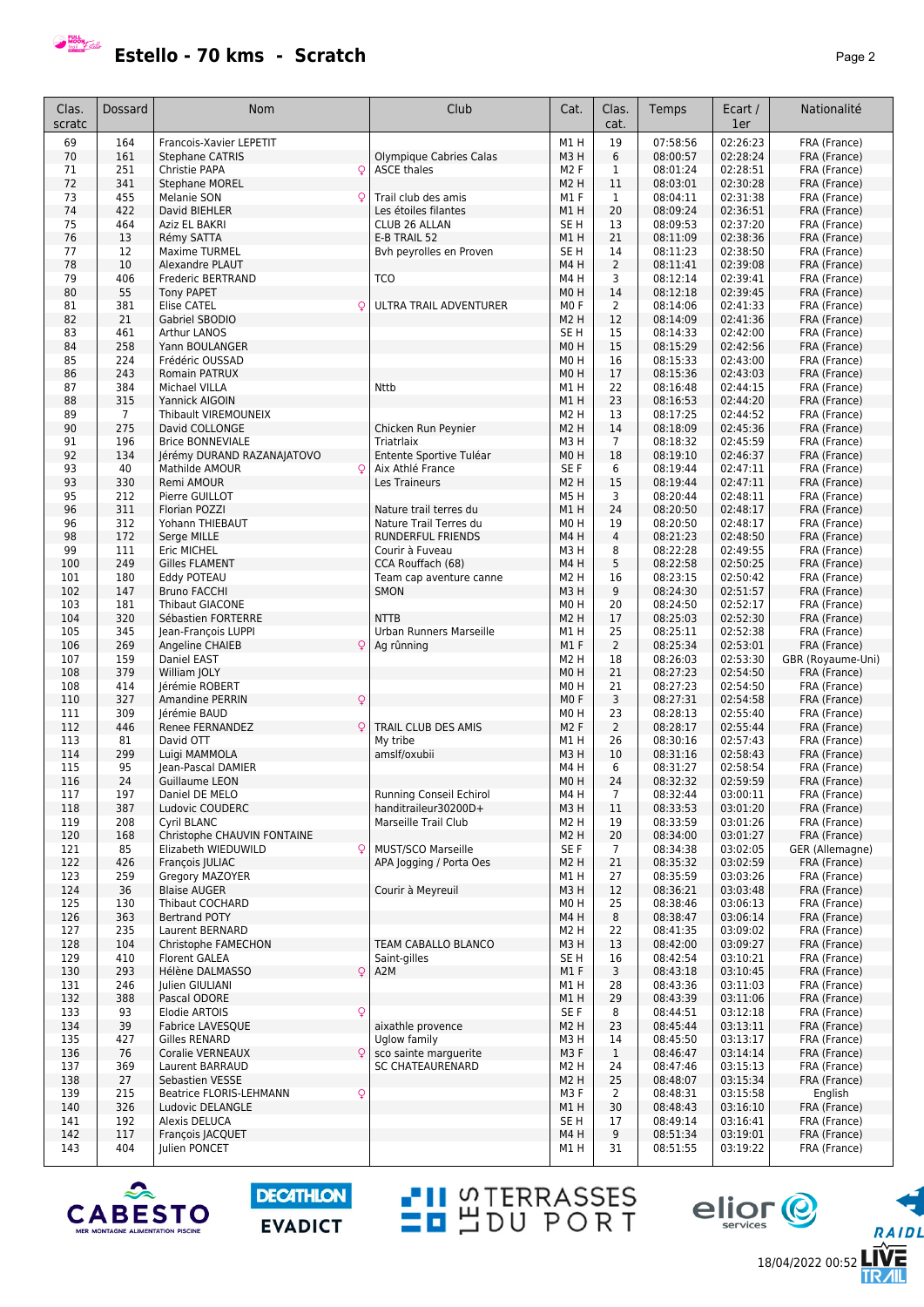

18/04/2022 00:52

RAIDL

**LIVE**<br>TR*A*IL

eljor<sup>e</sup>

| Clas.<br>scratc | Dossard    | Nom                                           | Club                                   | Cat.                     | Clas.<br>cat.  | Temps                | Ecart /<br>1er       | Nationalité                  |
|-----------------|------------|-----------------------------------------------|----------------------------------------|--------------------------|----------------|----------------------|----------------------|------------------------------|
| 144             | 138        | Yannick THOMAS BILLLOT                        | Pavs d'Aix Trail                       | MO <sub>H</sub>          | 26             | 08:53:09             | 03:20:36             | FRA (France)                 |
| 145             | 447        | <b>Fabrice FERNANDEZ</b>                      | TRAIL CLUB DES AMIS                    | M2 H                     | 26             | 08:53:13             | 03:20:40             | FRA (France)                 |
| 146             | 337        | Laurent CAUCHY                                | Courir à Bouc-Bel-Air                  | M5 H                     | $\overline{4}$ | 08:57:26             | 03:24:53             | FRA (France)                 |
| 147             | 240        | Loick NICOLAFRANCESCO                         |                                        | SE <sub>H</sub>          | 18             | 08:57:28             | 03:24:55             | FRA (France)                 |
| 148             | 434        | Laura BREAUX<br>Q                             |                                        | SE F                     | 9              | 08:59:35             | 03:27:02             | FRA (France)                 |
| 149             | 84         | Q<br>Catherine THEILLER                       | Sportifs Laurette Fugai                | M <sub>2</sub> F         | 3              | 09:00:00             | 03:27:27             | FRA (France)                 |
| 149             | 357        | Jean-Charles SELLIN                           |                                        | M4 H                     | 10             | 09:00:00             | 03:27:27             | FRA (France)                 |
| 151             | 253        | Jean MOREAU                                   |                                        | M3H                      | 15             | 09:01:06             | 03:28:33             | FRA (France)                 |
| 152             | 442        | Nicolas LENGELLE                              |                                        | M <sub>0</sub> H         | 27             | 09:02:12             | 03:29:39             | FRA (France)                 |
| 153             | 162        | Sebastien BOULET                              |                                        | M1H                      | 32             | 09:02:16             | 03:29:43             | FRA (France)                 |
| 154             | 78         | Nicolas DMITRIEFF                             |                                        | M3H                      | 16             | 09:03:57             | 03:31:24             | FRA (France)                 |
| 155             | 29         | Stephane KOCHER                               |                                        | M <sub>2</sub> H         | 27             | 09:05:13             | 03:32:40             | FRA (France)                 |
| 156             | 394        | Ronan COLMOU                                  | Courir a FUVEAU                        | M2 H                     | 28             | 09:06:55             | 03:34:22             | FRA (France)                 |
| 157             | 216        | <b>Guillaume FLORIS</b>                       |                                        | M <sub>2</sub> H         | 29             | 09:08:47             | 03:36:14             | FRA (France)                 |
| 158             | 420        | Philippe ZUCCHELLI                            | Courir à Velaux                        | M2 H                     | 30             | 09:09:08             | 03:36:35             | FRA (France)                 |
| 159             | 282        | Benoît ADET                                   |                                        | MO H                     | 28             | 09:09:59             | 03:37:26             | FRA (France)                 |
| 160             | 38         | Frédéric BIGI                                 | FreeRunner                             | M1 H                     | 33             | 09:10:49             | 03:38:16             | FRA (France)                 |
| 161             | 60         | <b>Stevens AUGER</b>                          | Les Fées Givrées                       | M1 H                     | 34             | 09:10:52             | 03:38:19             | FRA (France)                 |
| 162<br>163      | 324<br>141 | Christophe CASCALES-MARTINEZ                  | Ac vidauban<br>Dans le mouvement - Mar | M0H<br>M3H               | 29<br>17       | 09:10:53<br>09:10:54 | 03:38:20<br>03:38:21 | FRA (France)                 |
| 164             | 271        | Jean-Sebastien CARON<br><b>lerome CALMEIL</b> | Les Foulées Pélissannai                | M4H                      | 11             | 09:11:44             | 03:39:11             | FRA (France)<br>FRA (France) |
| 165             | 402        | Charles DURAND                                | smac                                   | M4H                      | 12             | 09:12:32             | 03:39:59             | FRA (France)                 |
| 166             | 199        | Pierre Emmanuel MURAT                         |                                        | SE <sub>H</sub>          | 19             | 09:12:36             | 03:40:03             | FRA (France)                 |
| 167             | 47         | Frédéric JOUFFROY                             | Aubagne Trail Club                     | M1 H                     | 35             | 09:13:19             | 03:40:46             | FRA (France)                 |
| 167             | 50         | Stephane QUANTIN                              | Aubagne Trail Club /Spo                | МЗ Н                     | 18             | 09:13:19             | 03:40:46             | FRA (France)                 |
| 169             | 33         | Frederic DANI                                 | Aubagne trail club/Spor                | M <sub>2</sub> H         | 31             | 09:13:20             | 03:40:47             | FRA (France)                 |
| 170             | 316        | Catherine FOURNY<br>Q                         | Endurance 13 marseille                 | M5F                      | 1              | 09:13:21             | 03:40:48             | FRA (France)                 |
| 171             | 323        | Antoine TOLLEMANS                             |                                        | M0H                      | 30             | 09:15:12             | 03:42:39             | FRA (France)                 |
| 172             | 217        | Jean-Philippe ANNEQUIN                        | AVIGNON LE PONTET TRIAT                | M3H                      | 19             | 09:16:07             | 03:43:34             | FRA (France)                 |
| 173             | 220        | Julien ROSSIGNOL                              |                                        | SE <sub>H</sub>          | 20             | 09:17:24             | 03:44:51             | FRA (France)                 |
| 174             | 37         | Cécile MASSA<br>Q                             | Les mollets pétillants                 | M3F                      | 3              | 09:17:44             | 03:45:11             | FRA (France)                 |
| 175             | 417        | Vincent PEROTTI                               |                                        | SE <sub>H</sub>          | 21             | 09:17:53             | 03:45:20             | FRA (France)                 |
| 176             | 46         | <b>Estelle BRUGUIER</b><br>Q                  |                                        | SE <sub>F</sub>          | 10             | 09:18:23             | 03:45:50             | FRA (France)                 |
| 177             | 291        | <b>Olivier BAYLE</b>                          | <b>USC SEPTEMES</b>                    | M <sub>2</sub> H         | 32             | 09:18:39             | 03:46:06             | FRA (France)                 |
| 177             | 294        | Jean-Yves BOREL                               |                                        | M2 H                     | 32             | 09:18:39             | 03:46:06             | FRA (France)                 |
| 179             | 429        | Serge CALISSANO                               | gardane triathlon                      | M4H                      | 13             | 09:18:56             | 03:46:23             | FRA (France)                 |
| 180             | 317        | <b>Stephane GRILLE</b>                        | <b>AMSLF Oxubii</b>                    | M2 H                     | 34             | 09:19:29             | 03:46:56             | FRA (France)                 |
| 181             | 119        | Guillaume SAVOLDI                             |                                        | M <sub>2</sub> H         | 35             | 09:20:27             | 03:47:54             | FRA (France)                 |
| 182<br>182      | 120<br>121 | Raphaël SAVOLDI                               |                                        | M2 H<br>M <sub>2</sub> H | 36<br>36       | 09:20:28<br>09:20:28 | 03:47:55<br>03:47:55 | FRA (France)                 |
| 184             | 383        | Charly TREVISI<br>Pierre NEVERS               |                                        | MO H                     | 31             | 09:20:29             | 03:47:56             | FRA (France)<br>FRA (France) |
| 185             | 186        | Benoît COMTE                                  | Clasquin                               | M2 H                     | 38             | 09:22:14             | 03:49:41             | FRA (France)                 |
| 186             | 185        | William CHOPIN                                |                                        | M1 H                     | 36             | 09:22:17             | 03:49:44             | FRA (France)                 |
| 187             | 182        | Samuel GOTTO                                  | <b>Natixis</b>                         | M1H                      | 37             | 09:22:18             | 03:49:45             | FRA (France)                 |
| 188             | 187        | Benoît LAVALLEE                               | Stade de France                        | M1 H                     | 38             | 09:22:19             | 03:49:46             | FRA (France)                 |
| 189             | 344        | <b>Iules SIRAN</b>                            | Club athlétique Montreu                | M0H                      | 32             | 09:24:59             | 03:52:26             | FRA (France)                 |
| 190             | 378        | Patrice CHABANNIER                            | AMSLF OXUBII                           | мз н                     | 20             | 09:25:01             | 03:52:28             | FRA (France)                 |
| 191             | 356        | <b>Thomas DESCAMPS</b>                        | <b>CABRIES TRAIL CLUB</b>              | MO H                     | 33             | 09:25:52             | 03:53:19             | FRA (France)                 |
| 192             | 354        | Sébastien DERASSE                             | Cabriès Trail Club                     | M3H                      | 21             | 09:25:56             | 03:53:23             | FRA (France)                 |
| 193             | 202        | Patrick KERZERHO                              | Runderful friends                      | M3H                      | 22             | 09:26:25             | 03:53:52             | FRA (France)                 |
| 194             | 170        | Gilles BALDACCINI                             | Runderful friend                       | МЗ Н                     | 23             | 09:26:26             | 03:53:53             | FRA (France)                 |
| 195             | 165        | <b>Arnaud MELIS</b>                           | Aubagne trail club                     | M0H                      | 34             | 09:26:58             | 03:54:25             | FRA (France)                 |
| 196             | 307        | Q<br>Cecile RAVIX                             | Endurance 13 Marseille                 | M3 F                     | 4              | 09:26:59             | 03:54:26             | FRA (France)                 |
| 197             | 438<br>169 | Mathieu ETE<br>Lionel ROUX                    |                                        | MO H                     | 35<br>14       | 09:29:10             | 03:56:37             | FRA (France)                 |
| 198<br>199      | 66         | Julien BOUCHET                                | Julien Bouchet                         | M4 H<br>M0H              | 36             | 09:31:28<br>09:31:57 | 03:58:55<br>03:59:24 | FRA (France)<br>FRA (France) |
| 200             | 177        | Angélique ROCCO<br>Q                          |                                        | MO <sub>F</sub>          | 4              | 09:32:48             | 04:00:15             | FRA (France)                 |
| 201             | 441        | Stephane LE DORAN                             |                                        | M1H                      | 39             | 09:33:01             | 04:00:28             | FRA (France)                 |
| 202             | 184        | Florian GACKIERE                              | Run In Mirabeau                        | M1 H                     | 40             | 09:33:02             | 04:00:29             | FRA (France)                 |
| 203             | 364        | <b>Florence PEACE</b><br>Q                    | VTR vais traiter runnin                | M <sub>2</sub> F         | $\overline{4}$ | 09:33:12             | 04:00:39             | FRA (France)                 |
| 204             | 285        | Q<br>Corinne GOMBAULT                         | <b>VTR</b>                             | M3F                      | 5              | 09:33:15             | 04:00:42             | FRA (France)                 |
| 205             | 411        | Killian FAIVRE D'ARCIER                       |                                        | SE H                     | 22             | 09:34:01             | 04:01:28             | FRA (France)                 |
| 206             | 333        | Frédéric PICARD                               | E.A Mâcon                              | M2 H                     | 39             | 09:34:16             | 04:01:43             | FRA (France)                 |
| 207             | 267        | Laurent BRAS                                  |                                        | M1 H                     | 41             | 09:34:20             | 04:01:47             | FRA (France)                 |
| 208             | 193        | <b>Retz CHRISTOPHE</b>                        | Team Capaventure cannes                | M3H                      | 24             | 09:36:26             | 04:03:53             | FRA (France)                 |
| 209             | 292        | Clément LIEGEARD                              | Speedy Club de Provence                | SE H                     | 23             | 09:36:36             | 04:04:03             | FRA (France)                 |
| 210             | 361        | Severine CORDONNIER<br>Q                      | <b>CAF MARSEILLE</b>                   | M3 F                     | 6              | 09:37:07             | 04:04:34             | FRA (France)                 |
| 211             | 332        | <b>Olivier BERNE</b>                          | Massilia Marathon                      | M3 H                     | 25             | 09:37:30             | 04:04:57             | FRA (France)                 |
| 212             | 423        | Jonathan WOWK                                 |                                        | M1 H                     | 42             | 09:37:55             | 04:05:22             | FRA (France)                 |
| 213             | 318        | Christophe FONTAINE                           | amslf frejus                           | M2 H                     | 40             | 09:38:24             | 04:05:51             | FRA (France)                 |
| 214             | 51         | Eric PROUST                                   | Aubagne trail club                     | M3H                      | 26             | 09:38:44             | 04:06:11             | FRA (France)                 |
| 215             | 174        | Augustin COURAU                               |                                        | M2 H                     | 41             | 09:40:13             | 04:07:40<br>04:07:44 | FRA (France)                 |
| 216<br>217      | 190<br>144 | Christian JACQUET<br>Jean Philippe GORON      | sportaddictaubagne                     | M4H<br>M4H               | 15<br>16       | 09:40:17<br>09:40:29 | 04:07:56             | FRA (France)<br>FRA (France) |
| 217             | 209        | Christophe MEHL                               |                                        | M2 H                     | 42             | 09:40:29             | 04:07:56             | FRA (France)                 |
|                 |            |                                               |                                        |                          |                |                      |                      |                              |

**TH** STERRASSES



**DECATHLON EVADICT**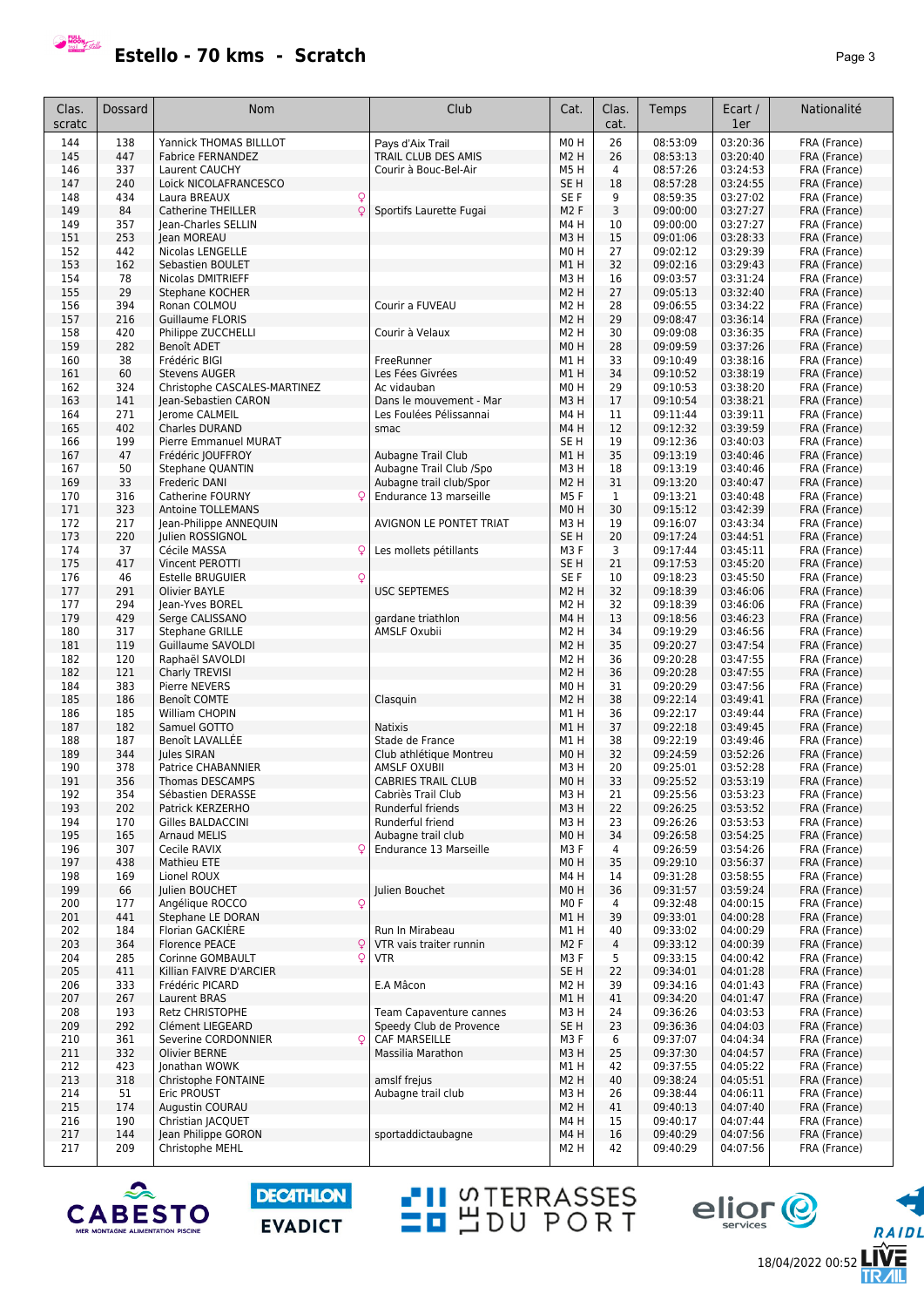

| Estello - 70 kms - Scratch | Page 4 |
|----------------------------|--------|
|----------------------------|--------|

| Clas.<br>scratc | Dossard    | Nom                                           | Club                                                     | Cat.                           | Clas.<br>cat.       | Temps                | Ecart /<br>1er       | Nationalité                  |
|-----------------|------------|-----------------------------------------------|----------------------------------------------------------|--------------------------------|---------------------|----------------------|----------------------|------------------------------|
| 219             | 178        | <b>Farid SOFFI</b>                            |                                                          | M <sub>3</sub> H               | 27                  | 09:41:34             | 04:09:01             | FRA (France)                 |
| 220             | 403        | Sylvain BOUCHARD-MOURIER                      |                                                          | M3H                            | 28                  | 09:41:55             | 04:09:22             | FRA (France)                 |
| 221             | 63         | Thierry DROUET                                |                                                          | M4H                            | 17                  | 09:43:30             | 04:10:57             | FRA (France)                 |
| 222             | 25         | Patrick BARONI                                | ROGNAC ATHLETIC CLUB                                     | M4H                            | 18                  | 09:43:31             | 04:10:58             | FRA (France)                 |
| 223             | 14         | Rémi LABEDAYS                                 |                                                          | SE <sub>H</sub>                | 24                  | 09:43:51             | 04:11:18             | FRA (France)                 |
| 224             | 20         | <b>Maxime MACAREZ</b>                         | Courir à Fuveau                                          | M <sub>0</sub> H               | 37                  | 09:45:11             | 04:12:38             | FRA (France)                 |
| 225<br>226      | 260<br>69  | Olivier PINCZON DU SEL<br>Mickaël GUTIERREZ   | Courir a Fuveau<br>PAYS D'AIX TRAIL                      | M3H<br>M1H                     | 29<br>43            | 09:45:20<br>09:45:30 | 04:12:47<br>04:12:57 | FRA (France)<br>FRA (France) |
| 227             | 281        | Jérémie ABBADIE                               | Aix Athlé                                                | SE <sub>H</sub>                | 25                  | 09:45:37             | 04:13:04             | FRA (France)                 |
| 228             | 232        | <b>Francoise GANET</b><br>Q                   | Ultra Trail Adventurer                                   | M3F                            | $\overline{7}$      | 09:46:21             | 04:13:48             | FRA (France)                 |
| 229             | 103        | Sophie BOSCHI<br>Q                            | Courir au rove                                           | M4F                            | $\mathbf{1}$        | 09:47:03             | 04:14:30             | FRA (France)                 |
| 230             | 346        | Jean-Baptiste GASC                            | Aix Athle Provence                                       | M3H                            | 30                  | 09:47:29             | 04:14:56             | FRA (France)                 |
| 231             | 257        | Franck ROZENCWAIG                             |                                                          | M <sub>3</sub> H               | 31                  | 09:47:52             | 04:15:19             | FRA (France)                 |
| 232             | 223        | Didier MATTEI                                 | Courir a sausset                                         | M4H                            | 19                  | 09:49:20             | 04:16:47             | FRA (France)                 |
| 233             | 171        | <b>Nelly MAURAN</b><br>Q                      | <b>Runderful Friends</b>                                 | M1F                            | 4                   | 09:50:04             | 04:17:31             | FRA (France)                 |
| 233             | 439        | Éric RIEU                                     | Runderful friends                                        | M4H                            | 20                  | 09:50:04             | 04:17:31             | FRA (France)                 |
| 235             | 176        | Olivier DUPUIS                                | Runderful Friends                                        | M <sub>2</sub> H               | 43                  | 09:50:05             | 04:17:32             | FRA (France)                 |
| 236             | 308        | <b>Valery RAVIX</b>                           | Endurance 13 Marseille                                   | M3H                            | 32                  | 09:52:45             | 04:20:12             | FRA (France)                 |
| 237             | 443        | Youssef TRIBAK                                |                                                          | M1H                            | 44                  | 09:53:45             | 04:21:12             | FRA (France)                 |
| 238<br>239      | 264<br>367 | Stéphane DUVERNEY<br>Lucas BELMONTE           | <b>SCO Sainte Marquerite</b><br><b>AS APHM</b>           | M <sub>3</sub> H<br>M5H        | 33<br>5             | 09:54:54<br>09:54:57 | 04:22:21<br>04:22:24 | FRA (France)                 |
| 240             | 279        | Thierry MARCHANDISE                           | <b>AG Running Fournes</b>                                | M <sub>2</sub> H               | 44                  | 09:55:41             | 04:23:08             | FRA (France)<br>FRA (France) |
| 241             | 17         | Frédéric JULIEN                               |                                                          | M4H                            | 21                  | 09:56:44             | 04:24:11             | FRA (France)                 |
| 242             | 6          | Cléo CARMIGNAC<br>Q                           |                                                          | SE F                           | 11                  | 09:56:45             | 04:24:12             | FRA (France)                 |
| 243             | 107        | Thomas DUVERGER                               |                                                          | M1H                            | 45                  | 09:57:19             | 04:24:46             | FRA (France)                 |
| 244             | 432        | Laurent TINTI                                 | Amc aubagne                                              | M <sub>2</sub> H               | 45                  | 09:57:26             | 04:24:53             | FRA (France)                 |
| 245             | 59         | Christophe FAVREAU                            |                                                          | M <sub>0</sub> H               | 38                  | 09:58:16             | 04:25:43             | FRA (France)                 |
| 246             | 77         | <b>Fabrice DURAND</b>                         | <b>Fabrice Durand</b>                                    | M1H                            | 46                  | 09:58:17             | 04:25:44             | FRA (France)                 |
| 247             | 166        | Frederic PONTIER                              | team run'in                                              | M3H                            | 34                  | 09:58:29             | 04:25:56             | FRA (France)                 |
| 248             | 213        | Q<br>Annie GUILLOT                            |                                                          | M5F                            | $\overline{2}$      | 09:59:33             | 04:27:00             | FRA (France)                 |
| 249             | 328        | Patrice NINCI                                 | <b>PATATRAIL</b>                                         | M2 H                           | 46                  | 10:00:27             | 04:27:54             | FRA (France)                 |
| 250             | 191        | <b>Franck DUFOR</b>                           | Tamalou Team                                             | M3H                            | 35                  | 10:02:34             | 04:30:01             | FRA (France)                 |
| 251             | 276        | Julie MALPAS<br>Q                             | Chicken Run Peynier                                      | M1F                            | 5                   | 10:05:10             | 04:32:37             | FRA (France)                 |
| 252             | 54         | Cédric GUMB                                   | <b>LFA TRETS</b>                                         | M <sub>2</sub> H               | 47                  | 10:05:22             | 04:32:49             | FRA (France)                 |
| 253             | 45         | Benaïssa EMBARECH                             |                                                          | M <sub>2</sub> H               | 48                  | 10:05:58             | 04:33:25             | FRA (France)                 |
| 254             | 400        | Guy BENEDETTO                                 | SAINTE VISTOIRE TRIATHL                                  | M5H                            | 6                   | 10:07:16             | 04:34:43             | FRA (France)                 |
| 255             | 399        | Lucy FAMER<br>Q                               | SAINTE VISTOIRE TRIATHL                                  | M <sub>2</sub> F               | 5                   | 10:07:17             | 04:34:44             | FRA (France)                 |
| 256             | 360        | <b>Christophe MORAES</b>                      | phacomochères de l'arbo<br><b>ENDURANCE 13 MARSEILLE</b> | <b>M2H</b><br>M <sub>6</sub> F | 49                  | 10:08:51             | 04:36:18<br>04:37:19 | FRA (France)                 |
| 257<br>258      | 306<br>313 | Eugénie LAO-SE-MAI<br>Christiane INDJIAN<br>Q | Endurance 13 marseille                                   | M <sub>6</sub> F               | 1<br>$\overline{2}$ | 10:09:52<br>10:09:53 | 04:37:20             | FRA (France)<br>FRA (France) |
| 259             | 42         | Michel JAUFFRET                               |                                                          | M <sub>2</sub> H               | 50                  | 10:10:01             | 04:37:28             | FRA (France)                 |
| 260             | 136        | Q<br>Géraldine LAROSE                         | <b>SMAC</b>                                              | M <sub>2</sub> F               | 6                   | 10:10:07             | 04:37:34             | FRA (France)                 |
| 260             | 137        | Virginie PELISSIER<br>Q                       |                                                          | M <sub>2</sub> F               | 6                   | 10:10:07             | 04:37:34             | FRA (France)                 |
| 262             | 67         | Adrien BLANC                                  |                                                          | M <sub>0</sub> H               | 39                  | 10:10:34             | 04:38:01             | FRA (France)                 |
| 263             | 19         | Vincent ROY                                   |                                                          | M1H                            | 47                  | 10:11:36             | 04:39:03             | FRA (France)                 |
| 264             | 58         | Ionathan KIRSZLING                            |                                                          | SE <sub>H</sub>                | 26                  | 10:14:04             | 04:41:31             | FRA (France)                 |
| 264             | 366        | Jean-Paul COHEN                               | Dans le Mouvement                                        | M3H                            | 36                  | 10:14:04             | 04:41:31             | FRA (France)                 |
| 266             | 123        | Eric CHAMBON                                  | Flash gordon                                             | M <sub>2</sub> H               | 51                  | 10:14:56             | 04:42:23             | FRA (France)                 |
| 267             | 347        | <b>Fabrice LASCOLS</b>                        |                                                          | M6H                            | 1                   | 10:15:48             | 04:43:15             | FRA (France)                 |
| 268             | 370        | Pierre VELUIRE                                |                                                          | M5H                            | 7                   | 10:16:00             | 04:43:27             | FRA (France)                 |
| 269             | 335        | <b>Claude GRAS</b>                            | Aix Athlé Provence                                       | M3H                            | 37                  | 10:16:23             | 04:43:50             | FRA (France)                 |
| 269             | 340        | Marielle KAPFERER<br>Q                        | Aix athlé provence                                       | M1F                            | 6                   | 10:16:23             | 04:43:50             | FRA (France)                 |
| 271<br>272      | 163<br>230 | Paul MASSENDARI<br>Christophe DUVAL           | Saint maximin Athletic                                   | SE <sub>H</sub><br>M3H         | 27<br>38            | 10:16:50<br>10:19:10 | 04:44:17<br>04:46:37 | FRA (France)<br>FRA (France) |
| 273             | 339        | Annie ROUX<br>Q                               | Courir à Bouc Bel Air                                    | M5F                            | 3                   | 10:21:58             | 04:49:25             | FRA (France)                 |
| 274             | 152        | Patrick COLPART                               |                                                          | M4H                            | 22                  | 10:23:00             | 04:50:27             | FRA (France)                 |
| 275             | 153        | Christian DUMAINE                             |                                                          | M4H                            | 23                  | 10:23:08             | 04:50:35             | FRA (France)                 |
| 276             | 173        | Daniel LE MOAL                                |                                                          | M3H                            | 39                  | 10:24:21             | 04:51:48             | FRA (France)                 |
| 277             | 128        | Franck LECAT                                  | besportbefree                                            | M <sub>2</sub> H               | 52                  | 10:24:59             | 04:52:26             | FRA (France)                 |
| 278             | 65         | André GIORGETTI                               | Perce Roche                                              | M <sub>2</sub> H               | 53                  | 10:25:32             | 04:52:59             | FRA (France)                 |
| 279             | 68         | Patrick DAGNA                                 |                                                          | M1H                            | 48                  | 10:25:34             | 04:53:01             | FRA (France)                 |
| 280             | 336        | Jérôme GUENOUN                                |                                                          | M <sub>2</sub> H               | 54                  | 10:26:11             | 04:53:38             | FRA (France)                 |
| 281             | 355        | Florine CORNALI<br>Q                          | Six fours triathlon                                      | SE F                           | 12                  | 10:28:15             | 04:55:42             | FRA (France)                 |
| 282             | 359        | Christophe JONVAL                             |                                                          | M1H                            | 49                  | 10:28:20             | 04:55:47             | FRA (France)                 |
| 283             | 448        | Eric DESGEORGE                                |                                                          | M4H                            | 24                  | 10:28:50             | 04:56:17             | FRA (France)                 |
| 284             | 160        | Didier BLANC-DOUGADOS                         | <b>ASCE THALES Valence</b>                               | M4H                            | 25                  | 10:28:58             | 04:56:25             | FRA (France)                 |
| 285             | 156        | Anette KUHLMANN<br>Q                          | Aix Athlé Provence                                       | M4F                            | 2                   | 10:31:23             | 04:58:50             | GER (Allemagne)              |
| 286             | 265        | Julien CENDRES                                | <b>Team Demis Roussos</b>                                | M1H                            | 50                  | 10:36:12             | 05:03:39             | FRA (France)                 |
| 287             | 228        | Audran CORGER                                 |                                                          | M <sub>0</sub> H               | 40                  | 10:37:47             | 05:05:14             | FRA (France)                 |
| 288<br>289      | 198<br>329 | Mathyas BOUNIOL<br><b>Benoit AUZEPY</b>       | Les Furets des collines<br>Pays d'Aix Trail              | M3H<br>SE <sub>H</sub>         | 40<br>28            | 10:38:18<br>10:39:12 | 05:05:45<br>05:06:39 | FRA (France)<br>FRA (France) |
| 290             | 94         | Douchka PHAROSE<br>Q                          |                                                          | M <sub>0</sub> F               | 5                   | 10:39:38             | 05:07:05             | FRA (France)                 |
| 291             | 283        | Nicolas LAFFORGUE                             |                                                          | M <sub>2</sub> H               | 55                  | 10:39:41             | 05:07:08             | FRA (France)                 |
| 292             | 200        | Emma SANTIAGO<br>Q                            | <b>AUBAGNE TRAIL CLUB</b>                                | M <sub>0</sub> F               | 6                   | 10:39:49             | 05:07:16             | FRA (France)                 |
| 293             | 343        | Hugo BELENFANT                                | Aix Athlé                                                | SE <sub>H</sub>                | 29                  | 10:41:11             | 05:08:38             | FRA (France)                 |

**PH** STERRASSES



**DECATHLON EVADICT**